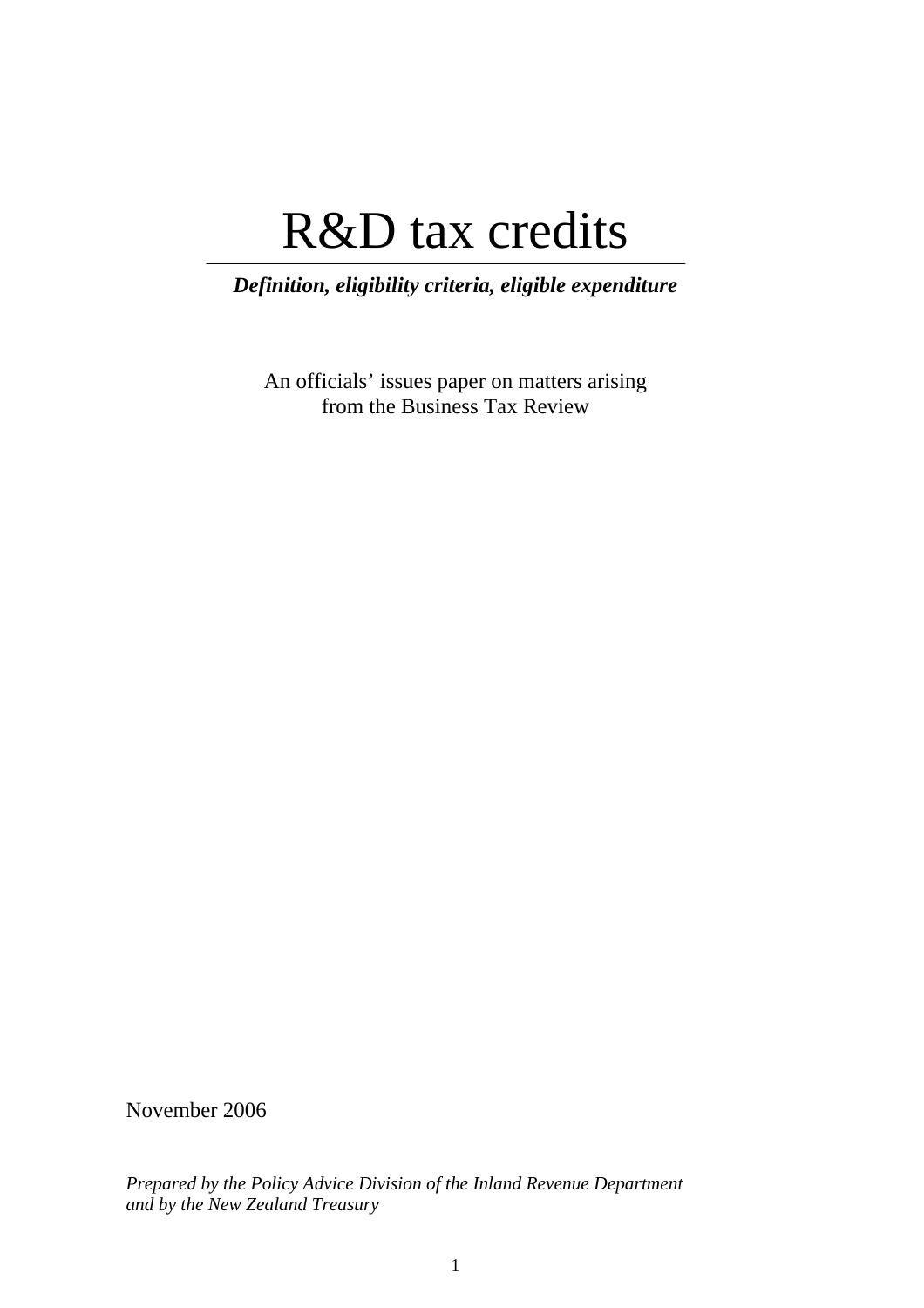First published in November 2006 by the Policy Advice Division of the Inland Revenue Department, P O Box 2198, Wellington.

R&D tax credits – an officials' issues paper on matters arising from the Business Tax Review. ISBN 0-478-27145-X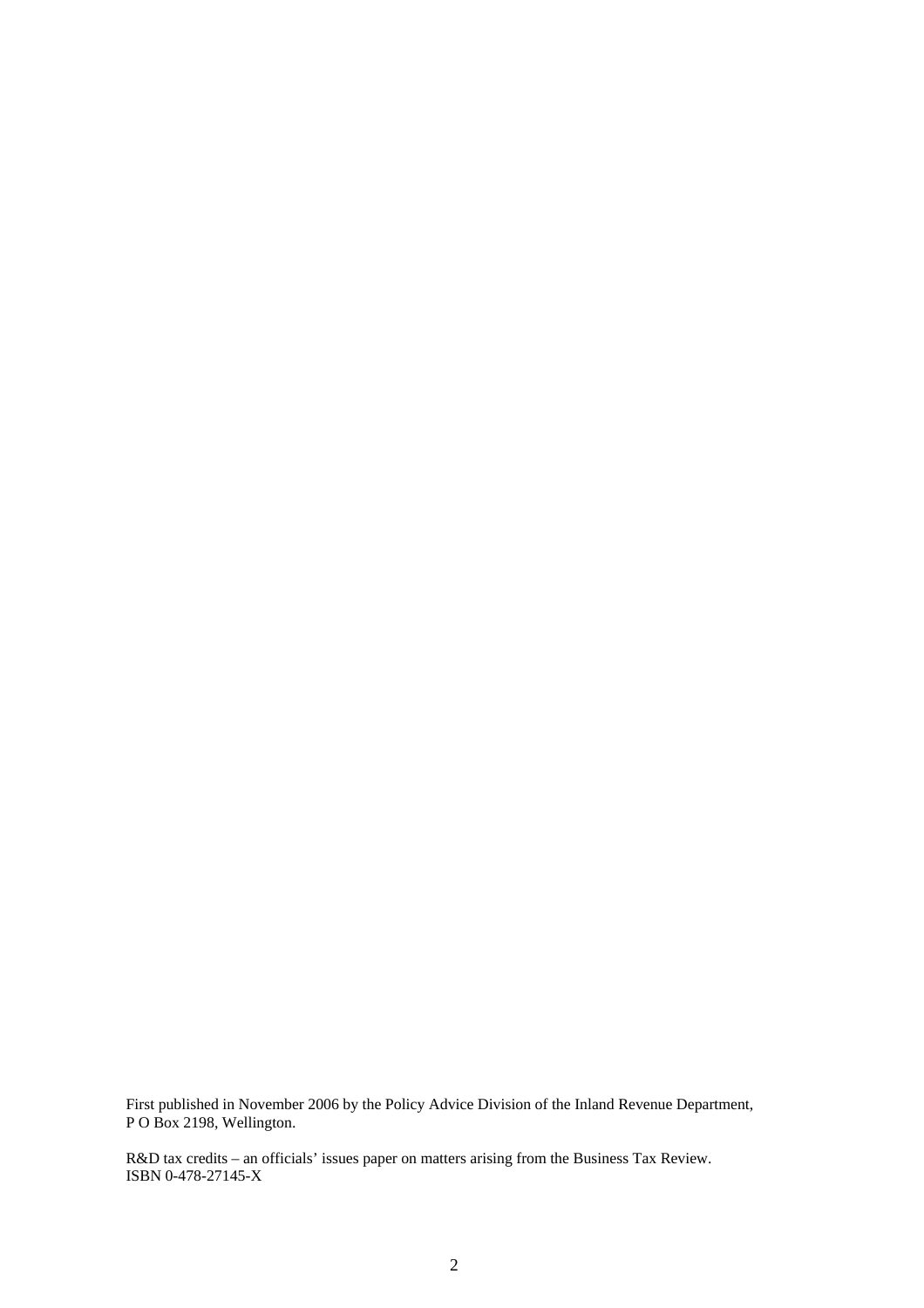## **CONTENTS**

| <b>CHAPTER 1</b>   | <b>Introduction</b>                                                     | $\overline{\mathbf{4}}$ |
|--------------------|-------------------------------------------------------------------------|-------------------------|
| <b>CHAPTER 2</b>   | Definition of "research and development"                                | 7                       |
|                    | The definition                                                          | $\tau$                  |
|                    | Clarification of terms                                                  | $\overline{7}$          |
|                    | Exclusions from "systematic, investigative and experimental activities" | 9                       |
|                    | Further Australian exclusions                                           | 10                      |
|                    | Supporting activities $-$ limb (2) of definition                        | 11                      |
| <b>CHAPTER 3</b>   | Who should qualify for the tax credit?                                  | 12                      |
|                    | Entity structure                                                        | 12                      |
|                    | In business                                                             | 12                      |
|                    | Minimum threshold                                                       | 13                      |
|                    | R&D carried out overseas                                                | 13                      |
|                    | Foreign ownership                                                       | 14                      |
|                    | Subcontracted R&D                                                       | 14                      |
|                    | Crown owned businesses                                                  | 16                      |
| <b>CHAPTER 4</b>   | Eligible expenditure                                                    | 17                      |
|                    | General principles                                                      | 17                      |
|                    | Salary and wages                                                        | 17                      |
|                    | Depreciation                                                            | 18                      |
|                    | Other expenditure incurred directly in carrying on R&D activities       | 20                      |
|                    | Exclusions from "eligible expenditure"                                  | 21                      |
| <b>APPENDIX I</b>  | Definitions of R&D in other jurisdictions                               | 23                      |
| <b>APPENDIX II</b> | Eligible expenditure – Australia                                        | 28                      |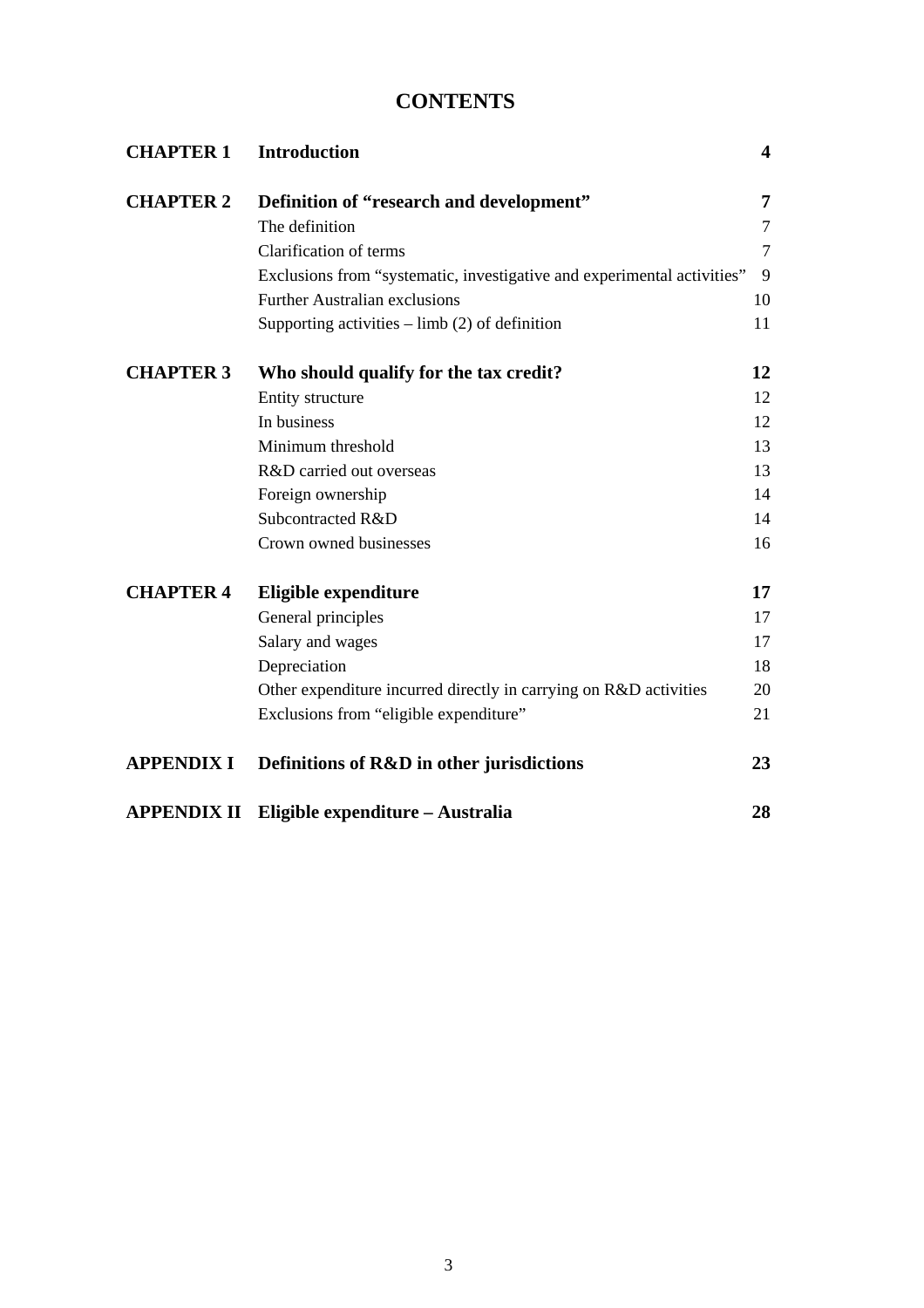## **CHAPTER 1**

## **Introduction**

- 1.1 In July 2006 the government released the Business Tax Review discussion document for public comment. It set out a range of possible business tax initiatives that could help transform the New Zealand economy by enhancing productivity and improving our international competitiveness, particularly with Australia. Feedback was sought on the relative priority of the initiatives, given limited resources.
- 1.2 No decision has been taken on what initiatives will be introduced. In the meantime, officials are seeking further feedback on the definition of R&D, eligibility criteria and eligible expenditure. The challenge is to develop a tax credit that is sufficiently broad to capture expenditure that generates wider benefits, but is sufficiently precise to be clear and workable.
- 1.3 It is also important that the R&D tax credit is broadly consistent with that adopted in other jurisdictions. There is, in particular, an advantage to designing a tax credit that has similar eligibility criteria to those in Australia because of the number of companies that operate in both jurisdictions and the objective of the Business Tax Review to increase competitiveness with Australia.
- 1.4 This issues paper has been prepared by officials from the Policy Advice Division of the Inland Revenue Department and from the Treasury, as part of the continuing consultation process. If the government decides to proceed with the tax credit initiative, submissions on the ideas explored in this issues paper will be taken into account in the design of the credit.
- 1.5 Submissions should be made by 1 December 2006 and be addressed to:

Business Tax Review, R&D Tax Credits C/- Deputy Commissioner Policy Advice Division Inland Revenue Department PO Box 2198 WELLINGTON

Or email: policy.webmaster@ird.govt.nz with "Business Tax Review, R&D Tax Credits" in the subject line.

- 1.6 There is a very tight reporting timeframe and extensions to the deadline are not feasible. Late submissions cannot be considered.
- 1.7 Submissions should include a brief summary of major points and recommendations. They should also indicate whether it would be acceptable for officials to contact those making submissions and to discuss their submission, if required.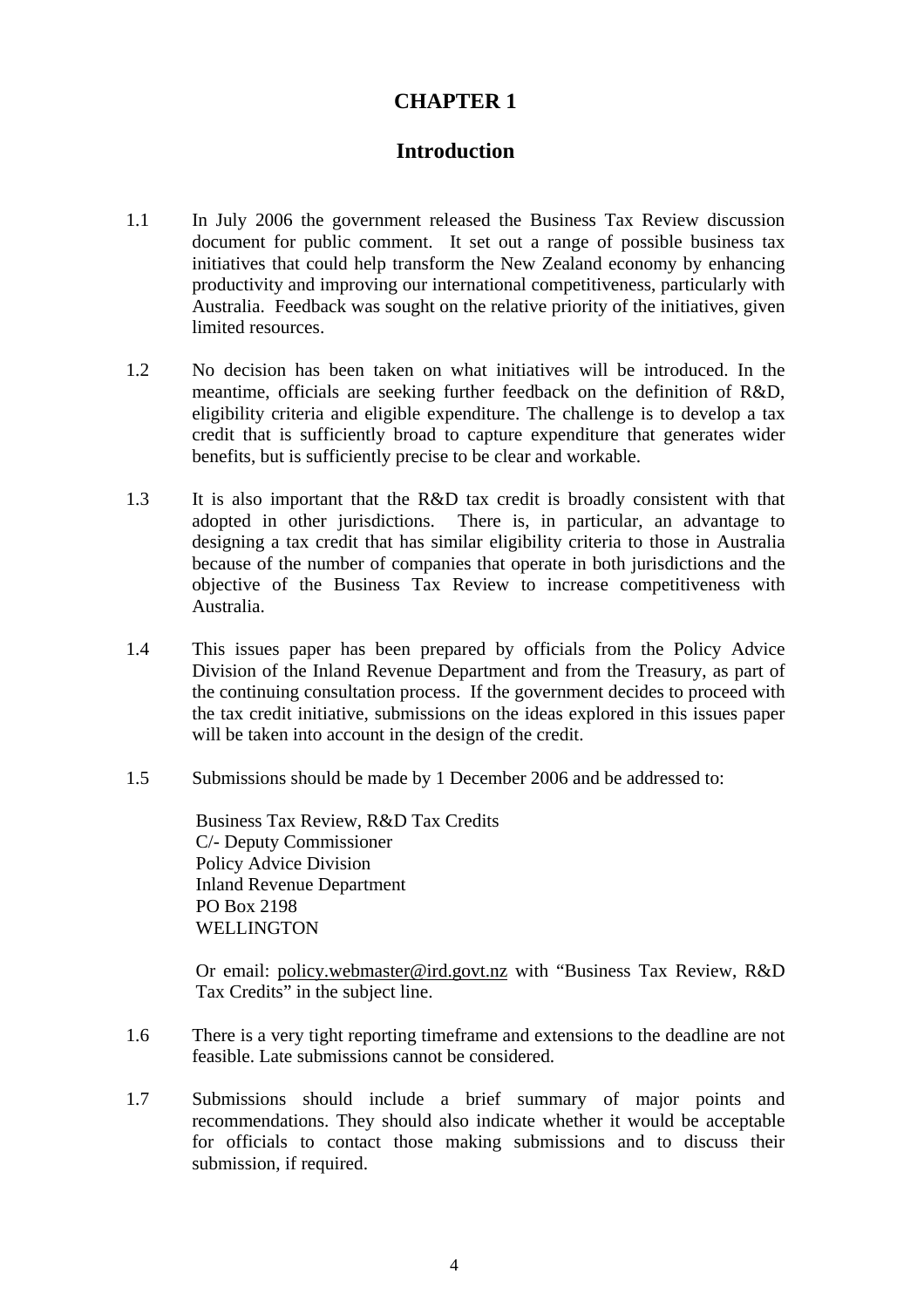1.8 Submissions may be the subject of a request under the Official Information Act 1982, which may result in their publication. The withholding of particular submissions on the grounds of privacy, or for any other reason, will be determined in accordance with that Act. Those who consider there is any part of their submission that should be properly withheld under the Act should indicate this clearly.

## **SUMMARY OF A POSSIBLE APPROACH TO AN R&D TAX CREDIT**

## **The definition of "R&D" would be:**

- (1) systematic, investigative and experimental activities that either seek to resolve scientific or technological uncertainty or involve an appreciable element of novelty and are carried on for the purposes of:
	- acquiring new knowledge or
	- creating new or improved materials, products, devices, processes or services;
- (2) other activities that are required for, and integral to, the carrying on of the activities in (1).

## **"Systematic investigative and experiment activities" would not include:**

- prospecting, exploring or drilling for, or producing, minerals, petroleum, natural gas or geothermal reserves;
- research in social sciences (including economics, business management and behavioural sciences), arts or humanities;
- routine collection of information:
- activities associated with complying with statutory requirements or standards, such as the maintenance of national standards, the calibration of secondary standards and routine testing and analysis of materials, components, products, processes, soils, atmospheres and other things;
- any activity related to the reproduction of a commercial product or process by a physical examination of an existing system or from plans, blueprints, detailed specifications or publicly available information;
- quality control or routine testing of materials, devices, products or processes;
- pre-production activities, such as demonstration of commercial viability, toolingup and trial runs;
- the making of cosmetic modifications or stylistic changes to products, services, processes or production methods;
- market research, market testing or market development, or sales promotion (including consumer surveys);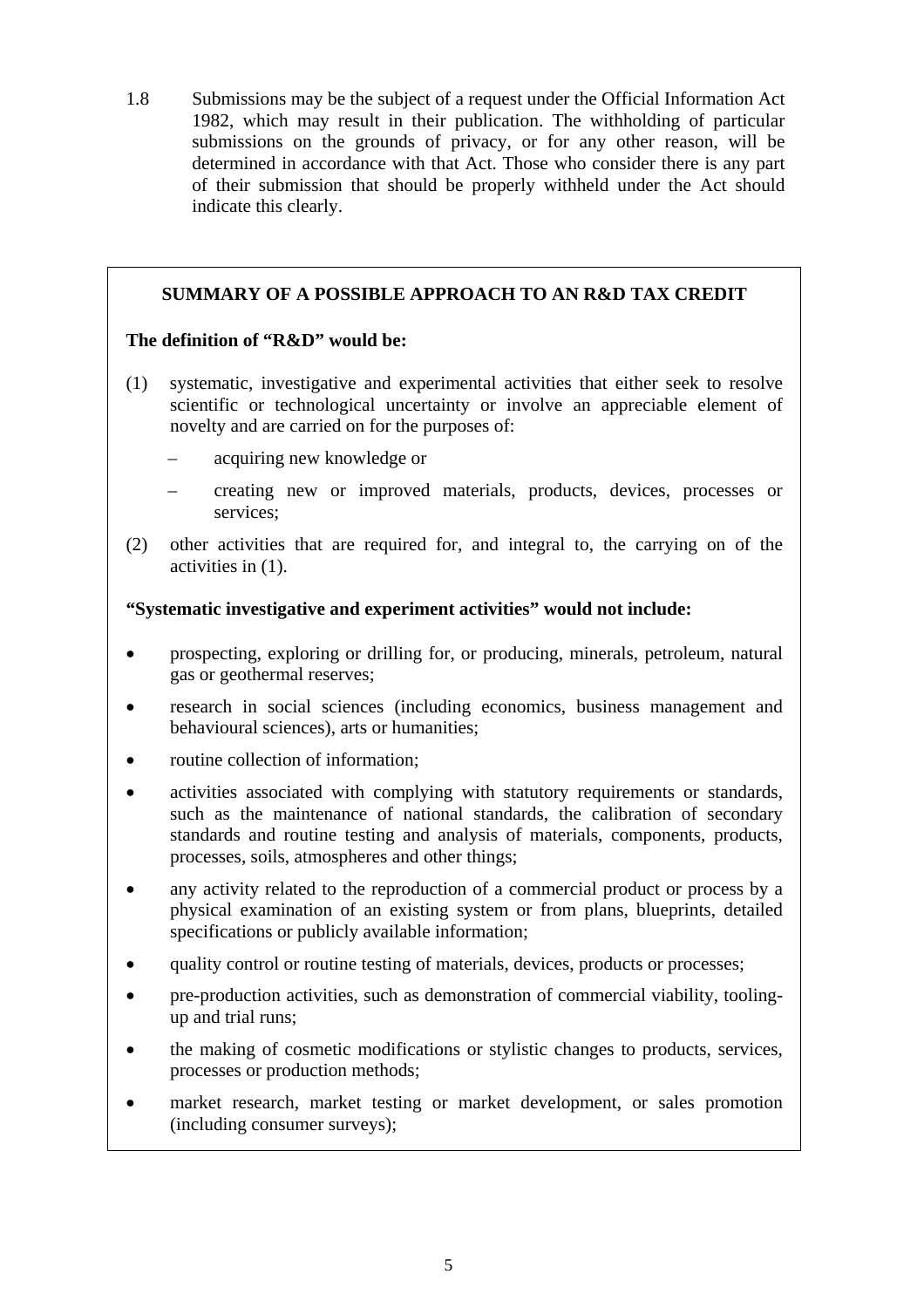- management studies or efficiency surveys;
- commercial, legal and administrative aspects of patenting, licensing or other activities.

## **Eligible claimants:**

- would not need to have a particular structure (meaning claimants do not need to be incorporated);
- should be in business (except if they are an industry-based research co-operative); and
- would have to spend more than \$20,000 on eligible expenditure in each year a claim is made (except if R&D work is subcontracted to an approved research provider).

The tax credit would apply to R&D carried out overseas for up to 10 percent of the total cost of the project.

Foreign-owned firms doing R&D in New Zealand would be eligible.

If R&D is subcontracted, the party commissioning the R&D would be eligible for the credit, rather than the party providing the R&D services.

## **The following expenditure would be eligible:**

- salaries and wages of R&D staff;
- depreciation of tangible assets<sup>\*</sup> used in conducting R&D;
- other listed expenditure incurred directly in carrying on R&D activities including overheads and consumables; and
- payments to entities conducting R&D on behalf of the taxpayer.

## **The following expenditure would be ineligible:**

- royalties;<sup>\*</sup>
- interest expenditure;
- feedstock expenditure (other than net feedstock expenditure);
- expenditure in relation to which a grant is provided and the required co-funding;
- the making of donations;
- accounting and legal fees in calculating what is R&D.

\* The cost of intangible assets (whether by way of depreciation or royalties) is to be excluded initially to allow officials to consider their inclusion in more detail.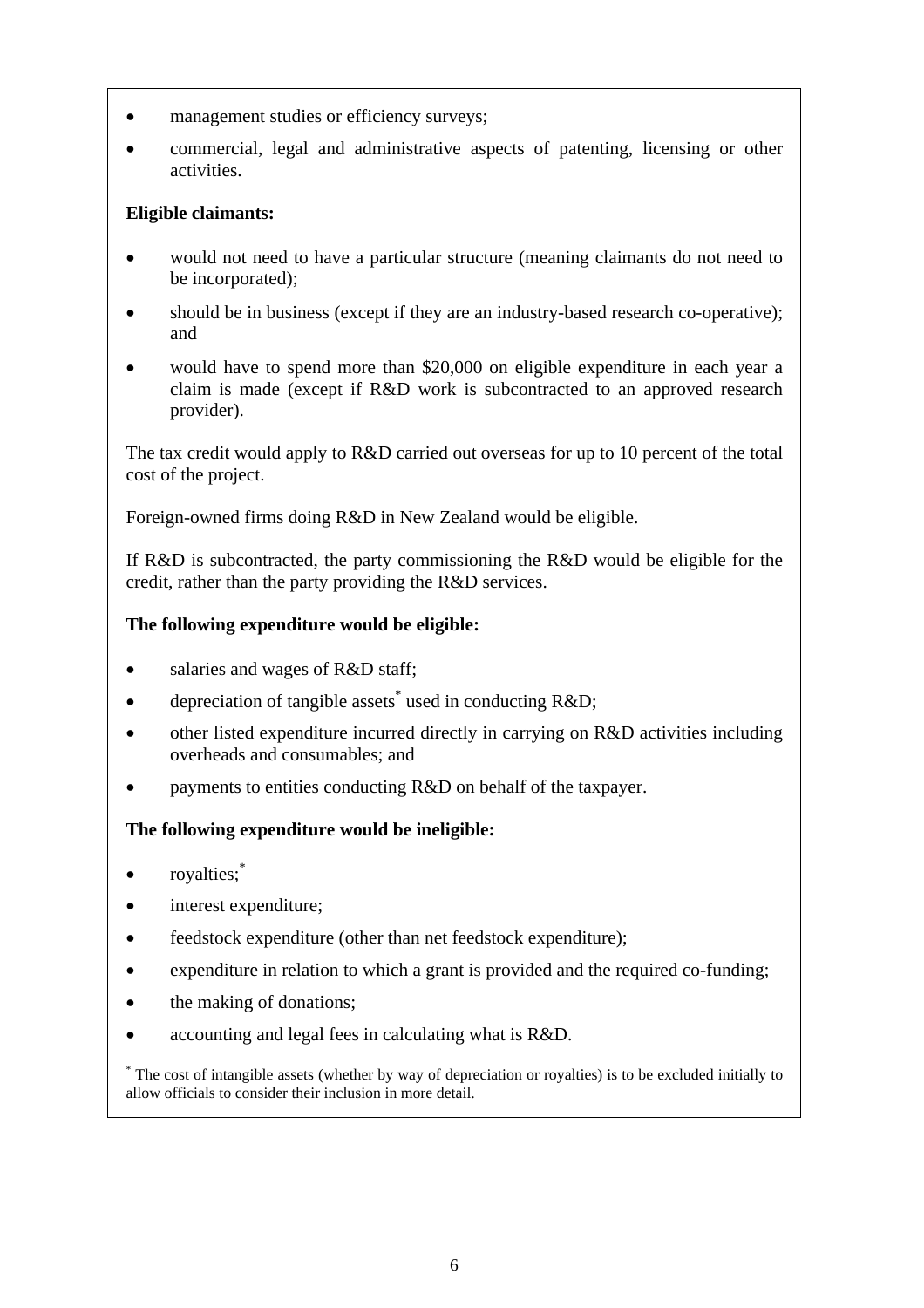## **CHAPTER 2**

## **Definition of "research and development"**

2.1 In developing a possible definition of R&D, we have drawn on best practice from the definitions in the tax incentive provisions in Australia, Canada, Ireland and the United Kingdom. The definitions in the first three jurisdictions and the key elements of the United Kingdom's definition are set out in Appendix 1.

## **The definition**

- 2.2 R&D would be defined as:
	- (1) systematic, investigative and experimental activities that either seek to resolve scientific or technological uncertainty or involve an appreciable element of novelty and that are carried on for the purposes of:
		- − acquiring new knowledge or
		- creating new or improved materials, products, devices, processes or services;
	- (2) other activities that are required for, and integral to, the carrying on of the activities in (1).
- 2.3 This definition is, in substance, similar to the Australian definition. This is a relatively broad definition of R&D performed in a business setting. It recognises that most firms do not do basic research, so includes the development work involved in creating new or improved materials, products, processes or services. Nor does it require that the firm be in a high-tech industry, since qualifying activities can occur in any industry.

## **Clarification of terms**

- 2.4 The meaning of some of the terms, either in primary or secondary legislation (or guidelines where the point is just explanatory) would need to be clarified. Some of the matters that would have to be clarified are set out below. For simplicity, we refer below only to development of products, but this includes development of processes, devices, services and materials.
- 2.5 There may also be a need for industry-specific guidelines (for example, for software, oil and gas exploration and pharmaceuticals). There would be extensive consultation with these industries in developing guidelines.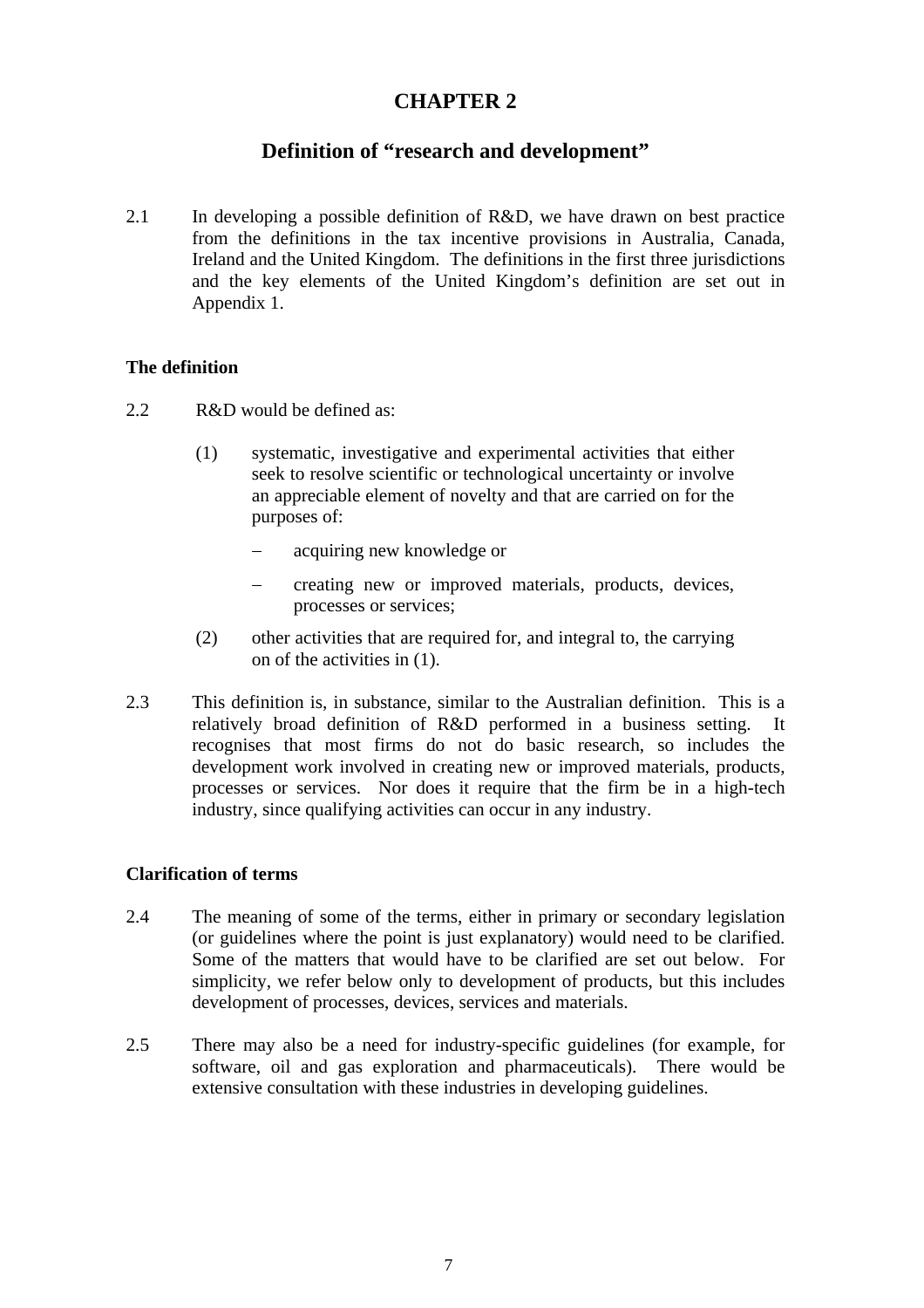## *R&D need not be successful to qualify*

2.6 It would not be necessary for the R&D activity to be successful – in other words, scientific or technological uncertainty need not be resolved or a new product created. To be R&D, it would be sufficient that the activities involved sought the resolution of scientific or technological uncertainty, or involved an appreciable element of novelty, and were carried on **for the purpose** of acquiring new knowledge or creating new or improved products.

## *Scientific or technological uncertainty*

2.7 "Scientific or technological uncertainty" would exist when knowledge of whether something is scientifically or technologically possible, or how to achieve it in practice, is not publicly available or deducible by a competent professional working in the field.

## *Appreciable element of novelty*

- 2.8 As set out in the Australian R&D guidelines, the element of novelty would have to be meaningful or significant in the context of the activities undertaken, and there would have to be some development of the technology or a new use of existing technology for activities to be novel. Firms should be able to identify what element of novelty in the form of new thinking or original ideas or inventive steps was introduced in the activities.
- 2.9 Novelty in this context would mean different from things known or seen before, not already known in terms of the existing state of knowledge in the technology, new knowledge or new features or attributes different from anything else on the market. To establish whether something is new or different, it should be compared with what is already available in the public arena on a reasonably accessible world-wide basis at the time in that technology.
- 2.10 Creation of a product that is the first of its type built by the company or even the first of its type in New Zealand would not in itself mean the activities involve an appreciable element of novelty.

## *Simultaneous R&D*

- 2.11 Under either of the preceding tests, R&D could be done:
	- by two firms simultaneously and independently doing the same innovative work; and
	- when work has already been done but this is not public knowledge because it is a trade secret, and another firm repeats the work.

## *Improvements to existing products*

2.12 To qualify as R&D, the improvement that is sought to an existing product would have to be one that involved an appreciable element of novelty or resolution of scientific or technological uncertainty. It therefore should be more than a stylistic or cosmetic change or routine upgrading.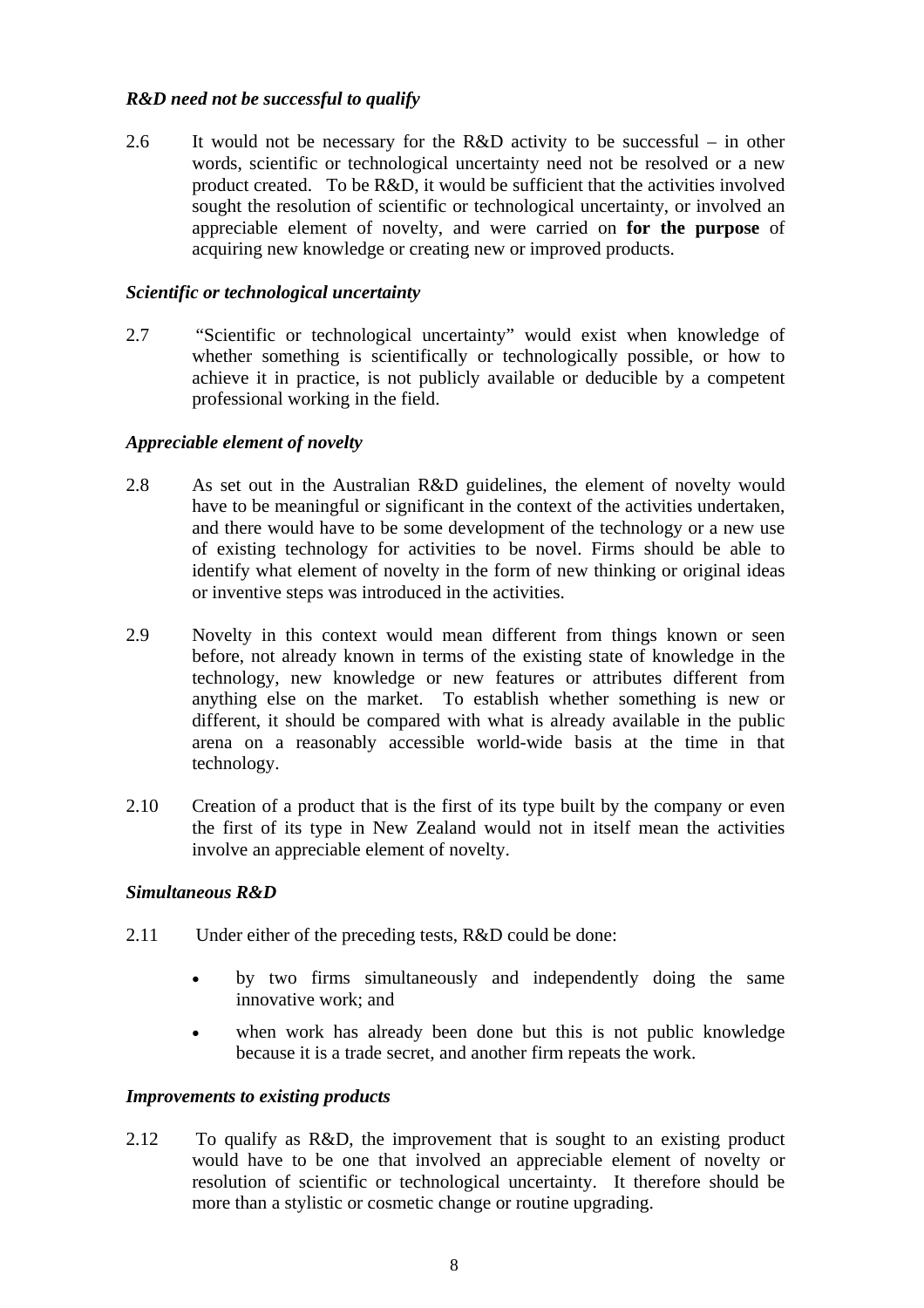## *Other definitions*

- 2.13 The following terms would also be defined:
	- "Science" is the systematic study of the nature and behaviour of the physical and material universe.
	- "Technology" is the practical application of scientific principles and knowledge.
	- "Systematic, investigative and experimental" activities are planned activities directed towards a particular purpose and following a logical progression of work involving hypothesis, experiment, observation and evaluation.

## **Exclusions from "systematic, investigative and experimental activities"**

- 2.14 Certain activities are routinely excluded from R&D definitions for tax concession purposes. Activities may be excluded because governments do not wish to incentivise particular activity through an R&D concession (such as research in the arts, humanities or social sciences that may be considered less likely to lead to economic growth). Other exclusions remove uncertainty over whether a particular activity could be considered R&D (for example, oil exploration), or clarify the boundary between development and postdevelopment activity, or innovative and routine work.
- 2.15 The definition put forward here broadly follows the Australian approach in relation to excluded activities, although with some minor modifications.
- 2.16 As in Australia, activities would be excluded only from the part of the definition relating to "systematic, investigative and experimental activities". This means that the excluded activities could come within the supporting limb of the definition of R&D, which is discussed later. So, for example, while routine data collection would not be a core R&D activity, it might be eligible as an activity that is required for and integral to a core R&D activity.
- 2.17 The following activities would be excluded:
	- prospecting, exploring or drilling for, or producing, minerals, petroleum, natural gas or geothermal reserves;
	- research in social sciences (including economics, business management and behavioural sciences), arts or humanities;
	- routine collection of information;
	- activities associated with complying with statutory requirements or standards, such as the maintenance of national standards, the calibration of secondary standards and routine testing and analysis of materials, components, products, processes, soils, atmospheres and other things;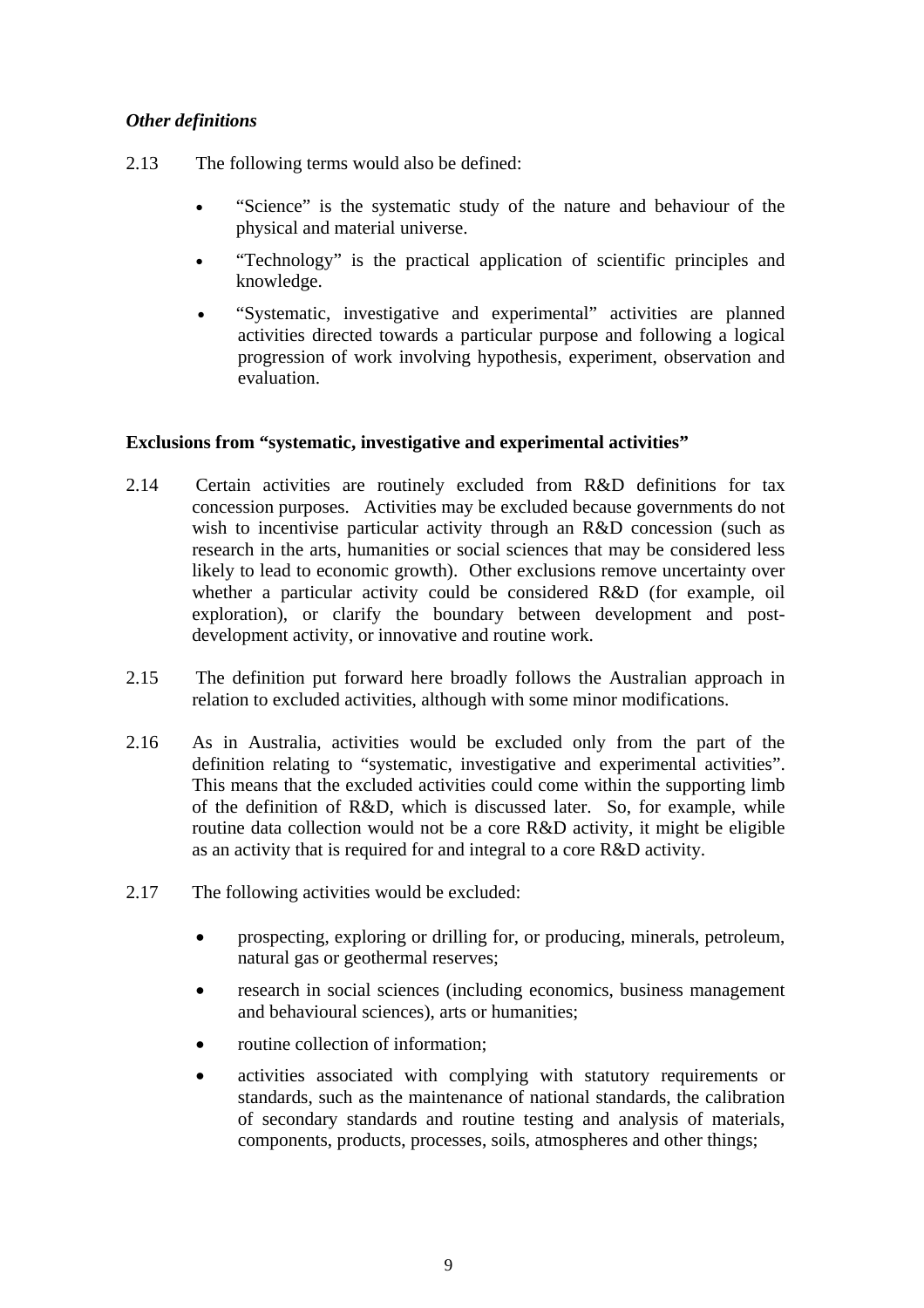- any activity related to the reproduction of a commercial product or process by a physical examination of an existing system or from plans, blueprints, detailed specifications or publicly available information;
- quality control or routine testing of materials, devices, products or processes;
- pre-production activities, such as demonstration of commercial viability, tooling-up and trial runs;
- the making of cosmetic modifications or stylistic changes to products, services, processes or production methods;
- **market research, market testing or market development, or sales** promotion (including consumer surveys);
- management studies or efficiency surveys; and
- commercial, legal and administrative aspects of patenting, licensing or other activities.
- 2.18 Some of these exclusions (such as routine data collection and cosmetic or stylistic changes), are self-explanatory and are commonly excluded from the definition of R&D in other jurisdictions but we comment on two exclusions below.

## *Oil and gas exploration*

2.19 It is possible to have  $R&D$  in these industries – for example,  $R&D$  to develop new exploration techniques – but the exploration in itself is not R&D.

## *Management studies or efficiency surveys*

2.20 This exclusion covers, for example, studies relating to inventory control, work practices and industrial relations, and time and motion studies.

## **Further Australian exclusions**

2.21 The Australian R&D definition specifically excludes preparation for teaching, specialised routine medical care, and the making of donations. In our view, these activities could not be "systematic, investigative and experimental activities" and we do not propose specifically excluding them. The making of donations seems to fit better into excluded expenditure, rather than being excluded from the definition of R&D.

## *Software*

2.22 In Australia, for computer software activities to be eligible as systematic, investigative and experimental activities, they must also be carried out for the purpose, or for purposes that include the purpose, of sale, rent, licence, hire or lease to two or more non-associates of the company.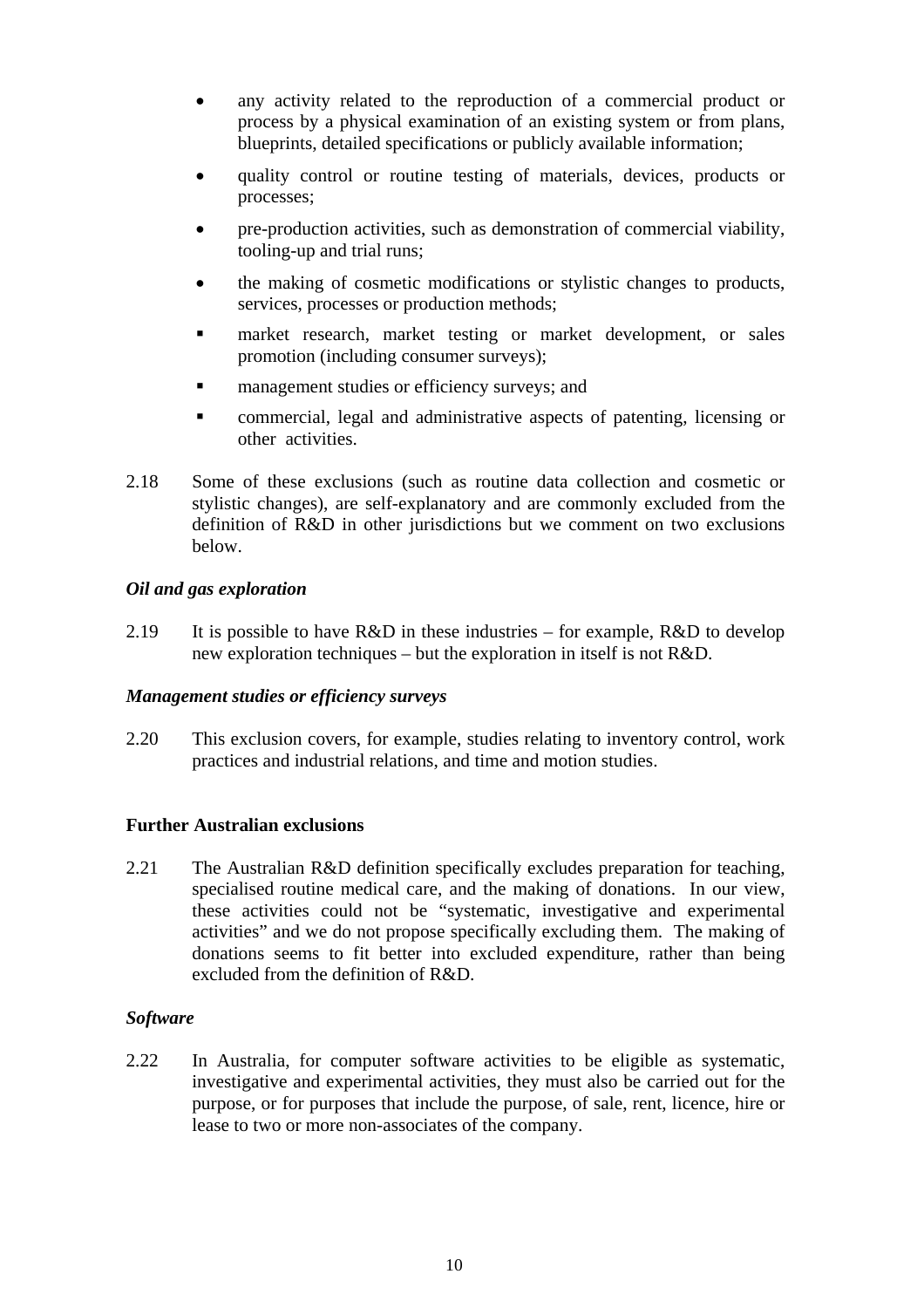2.23 In our view, New Zealand should not have a similar restriction. However, we consider guidelines as to what constitutes R&D in the software industry would be desirable. Should the government proceed with a tax credit for R&D, there would be extensive consultation on such guidelines.

## **Supporting activities – limb (2) of definition**

- 2.24 Supporting activities that are required for, and integral to, the primary R&D activities but which in themselves are not systematic, investigative and experimental would be considered to be R&D. Such activities are part of an R&D project (as opposed to indirect supporting activities such as cleaning and administration, which are dealt with as expenditure on overheads). The following activities are examples of support activities:
	- scientific or technological planning activities;
	- mathematical analysis/modelling used to analyse the results of experiments;
	- data collection when the data are used in experiments:
	- literature searches or other investigatory work undertaken in the early stages of a project to establish the knowledge and experience in the public arena; and
	- development of specialist computer software to assist in the design of experiments.
- 2.25 For activities to qualify under the second limb, there would need to be a primary R&D activity.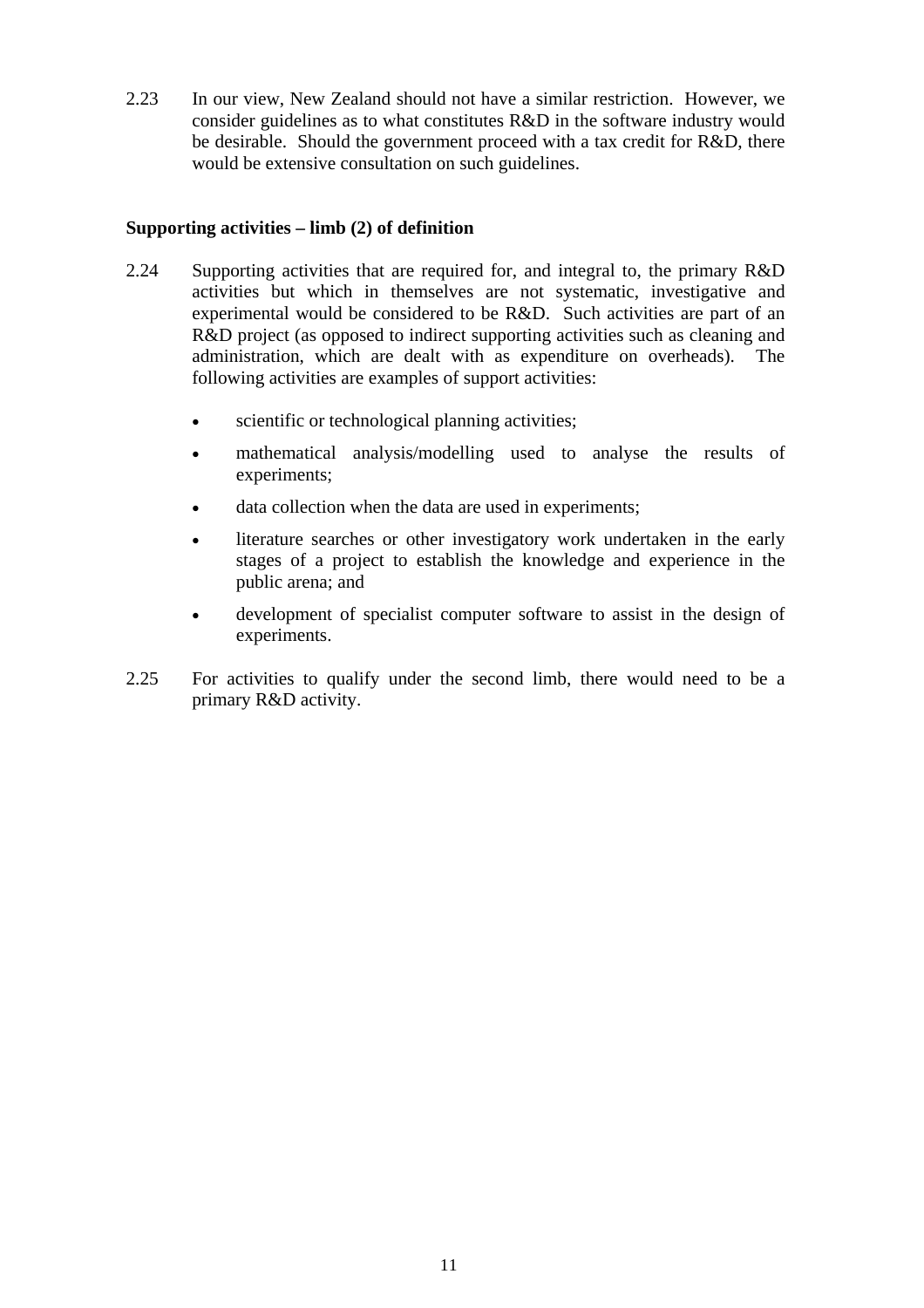## **CHAPTER 3**

## **Who should qualify for the tax credit?**

3.1 The eligibility criteria should be as inclusive as possible, taking into account the variety of businesses that carry out R&D in New Zealand. The criteria should be easily understood, and when applied, they should not impose unnecessary compliance and administrative costs.

## **Entity structure**

- 3.2 The tax concession would be available to all businesses regardless of the legal form of the business.
- 3.3 The options in considering eligible entities are to limit the scheme to companies, or not to impose any restrictions on the legal form of entities eligible to claim the credit.
- 3.4 The main advantage of limiting the scheme to companies is that it would match the requirements found in similar schemes overseas. Disadvantages of requiring incorporation are that non-company entities would have to restructure to claim the credit. Although entities that carry out significant amounts of R&D are almost invariably incorporated, around one in twelve is not. Examples of such entities include trusts, consortia and self-employed individuals.
- 3.5 Not requiring incorporation is favoured because it is the most inclusive option, and it would avoid creating distortions to the way entities structure themselves.

## **In business**

- 3.6 The concession would apply to entities in business in New Zealand, including those deriving exempt income.
- 3.7 The concession targets R&D carried out by businesses, and we therefore propose that the tax test for "business" be applied. That test involves two aspects. The first is about the nature of the activities, which must amount to a profession, trade, manufacture or undertaking. The second is that there is an intention to make a pecuniary profit.
- 3.8 Entities that earn exempt income could meet the business test. The arguments for allowing them to have access to the concession include:
	- There are a significant number of business entities undertaking R&D activities that derive exempt income, and the concession should create the same incentives for these entities towards doing more R&D as it does for other business entities.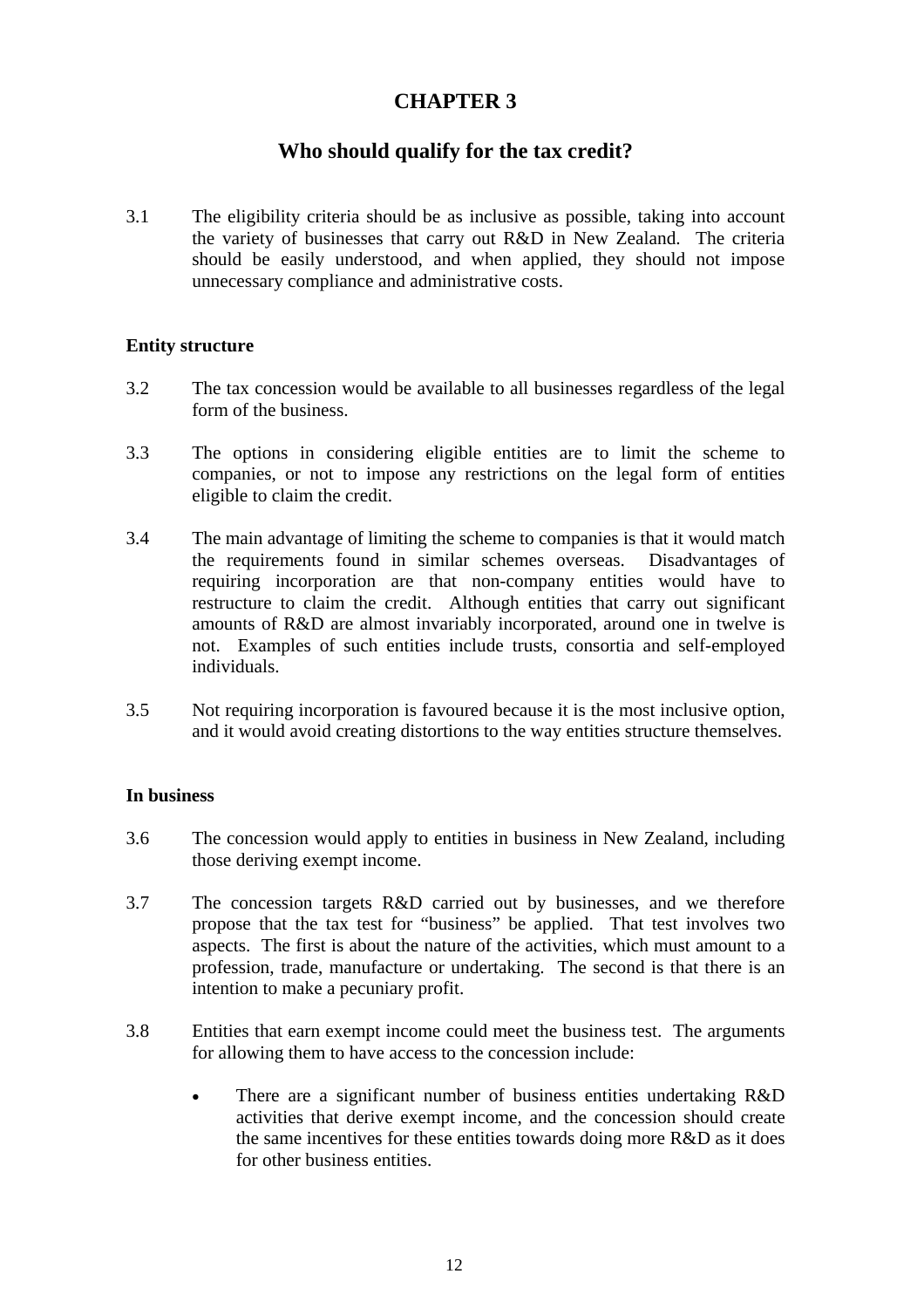It would be inefficient to require entities to restructure in order to gain access to the credits, and it would create unnecessary compliance costs.

## **Minimum threshold**

- 3.9 A minimum amount of R&D would have to be undertaken in order to qualify for the concession. An exception to the threshold would be payments made to an approved research provider for the provision of R&D services.
- 3.10 The rationale for a minimum threshold is an administrative one. Setting a threshold helps avoid disproportionate compliance and administrative costs being incurred on small claims, and it would act as a filter against projects that are not R&D (without having to be evaluated for meeting the eligibility and definitional requirements). It would also dissuade small firms from reclassifying expenditure as R&D costs.
- 3.11 Most comparable overseas schemes impose minimum thresholds of R&D spending to gain access to the concession. A minimum of \$20,000 per year of eligible expenditure (as outlined in chapter 4) is suggested. This amount is equivalent to a part-time salary and some related overhead costs.
- 3.12 Some assistance is required for small firms to have access to expert R&D services. Therefore an exception to the threshold for payments made to approved research providers would be desirable. That should allow small firms to have access to the concession and benefit from R&D programs without having to invest in R&D equipment and expertise themselves.
- 3.13 For an organisation to become an approved research provider, it would need to be capable of performing contracted R&D, have research facilities, charge fees on normal commercial terms and be available to undertake work on behalf of multiple non-related organisations.

## **R&D carried out overseas**

- 3.14 R&D costs incurred overseas would be eligible for the concession for up to 10 percent of the total cost of the project.
- 3.15 The concession would aim to encourage R&D activities to be carried out within New Zealand. Evidence suggests that spill-over benefits tend to be localised, so the location of the R&D is important. Similar schemes overseas also tend to subsidise R&D carried out within their territory.
- 3.16 While firms have indicated a strong preference to do their R&D in New Zealand (for reasons of cost and control), reality dictates that some of the work has to be carried out overseas. This could be because:
	- The capability to do that work is not available locally.
	- Foreign regulators require the R&D to be carried out in their jurisdiction in order for the final product to be marketed in that jurisdiction.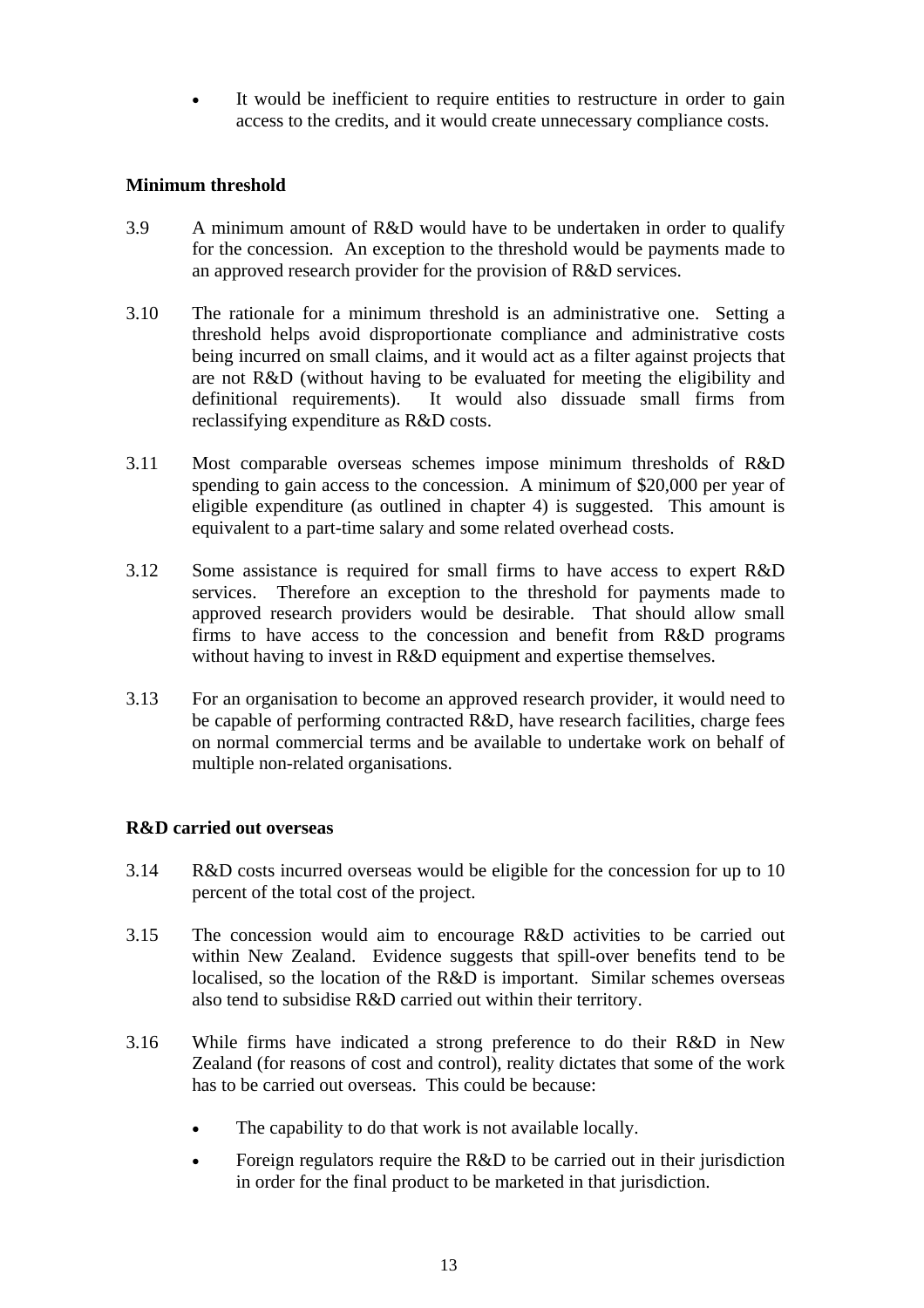- R&D to customise a product to a particular market may need to be carried out in that market.
- 3.17 Therefore certain R&D activities conducted overseas should be eligible for the concession. The eligibility should be limited to 10 percent of the expenditure of the larger R&D project undertaken in New Zealand, of which the overseas activities must be a part. Further expenditure over the 10 percent limit might be incurred on overseas R&D activities in connection with the project, but would not be eligible for the concession. The Australian R&D tax concession has a similar requirement.

## **Foreign ownership**

- 3.18 Foreign ownership should not limit access to the concession as long as the R&D is carried out in New Zealand.<sup>1</sup> The location by foreign firms of R&D facilities in New Zealand is a potentially valuable source of knowledge, technology and human capital spill-overs.
- 3.19 Since the aim of the credit is to improve productivity in New Zealand, it is important to design the scheme so that resulting benefits are not largely captured overseas.
- 3.20 Foreign ownership does not appear to be a limitation to eligibility in similar R&D tax concession schemes overseas. However, those schemes impose other restrictions that are aimed at limiting the risks associated with providing concessions to foreign owned entities. Examples of such limitations are that the key researcher must not be a foreigner; there must be a national benefit from the R&D; the intellectual property resulting from the R&D must be held in the country providing the concession; and the R&D must be carried out in the country providing the concession.
- 3.21 Including the requirement that the R&D be carried out in New Zealand should ensure that significant benefits can be captured locally.

## **Subcontracted R&D**

 $\overline{a}$ 

3.22 The nature of R&D projects is such that collaborations and subcontracting are commonplace. R&D collaboration is also an important source of R&D spillovers, as collaboration often involves the transfer from one organisation to another of tacit knowledge, skills and experience. Rules would therefore be needed to determine which party should be eligible for the credit and how to treat expenditure incurred by a joint venture, and how to deal with contributions to industry research organisations.

<sup>&</sup>lt;sup>1</sup> Although the 10 percent exception for R&D carried out overseas would apply.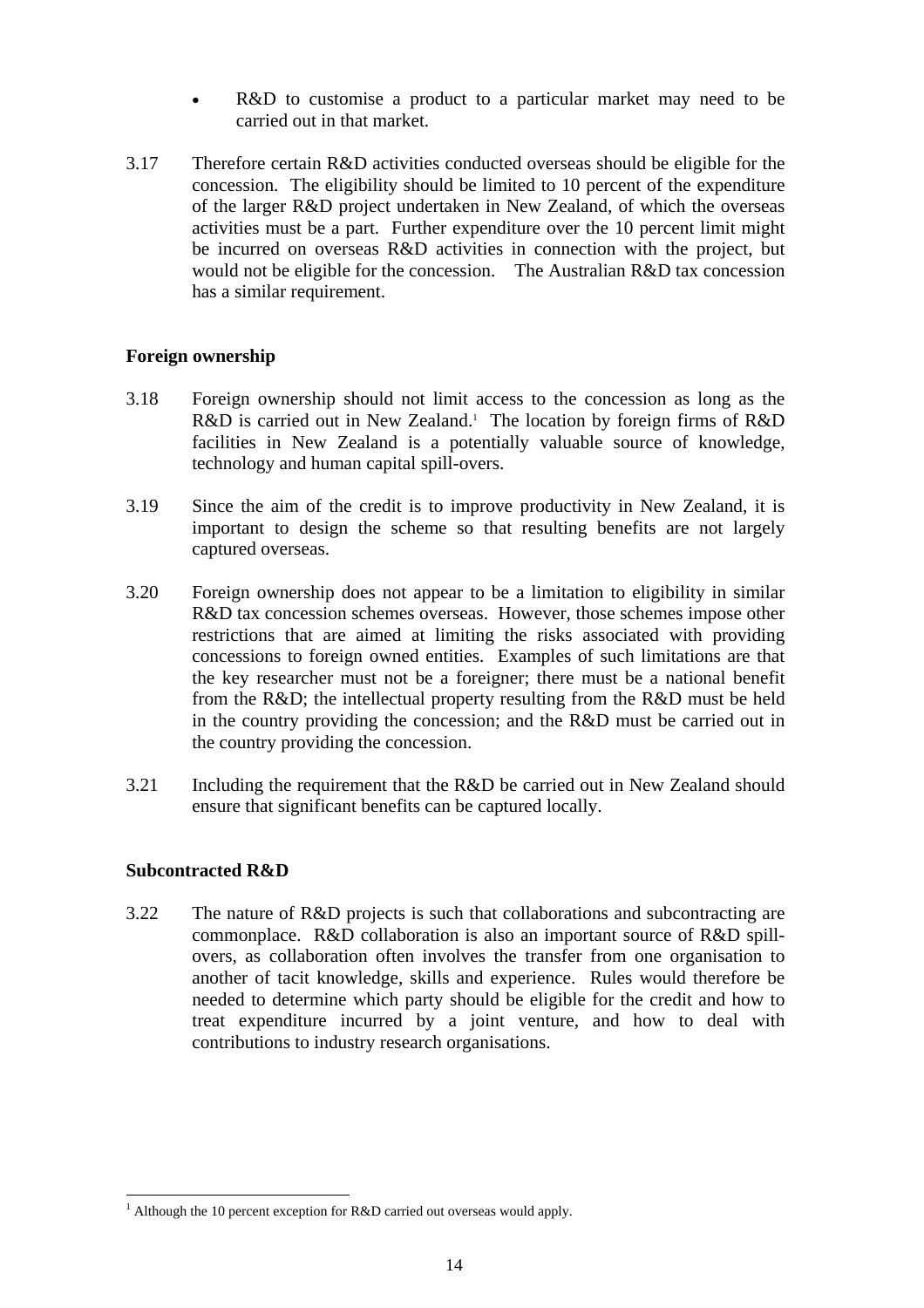## *Should the firm commissioning the R&D or the firm carrying out the R&D be eligible for the concession?*

- 3.23 The concession should vest with the firm commissioning the R&D.
- 3.24 It is important to prevent double access to concessions in respect of the same R&D activities. Therefore the concession should not be available to both the firm commissioning the R&D and the firm carrying out the R&D.
- 3.25 The concession should vest with the commissioning firm because:
	- It is the party deciding how much R&D should be undertaken.
	- It bears both the financial and technical risk associated with the  $R&D$ activity.
	- It controls the project and owns the project results.
- 3.26 There are some benefits of vesting the concession with the firm carrying out the R&D activity, such as less complexity in the scheme and a more consistent application of the eligible expenditure provisions. Those benefits appear to be outweighed by the benefits of vesting the concession with the party who makes the decision about how much R&D to undertake.

## *Joint ventures and partnerships*

3.27 Joint ventures and partnerships are important collaborative vehicles for R&D in New Zealand. The joint venture vehicle would be eligible for the concession in relation to expenditure it incurs. However, owners of the joint venture might also incur expenditure in relation to the R&D activity. In that case the owner would have to demonstrate sufficient risk, control and ownership of the project to be able to access the concession.

## *Voluntary contributions and levy payments*

- 3.28 Organisations receiving voluntary contributions or levy payments which are then applied to R&D activities should be eligible for the tax concession.
- 3.29 It would be difficult for those who make the contributions or pay the levies to come within the eligibility provisions. They are unlikely to have sufficient control over how the levies are applied to R&D activities or ownership of the results. They are also unlikely to meet the minimum threshold for R&D spending.
- 3.30 The organisations that apply the levy funding to R&D activities may have sufficient control over the R&D activity, and it is arguable that "their funds" are at risk if the project fails. However it is not clear that these organisations would meet the tax business test. Examples of such organisations are commodity levy organisations.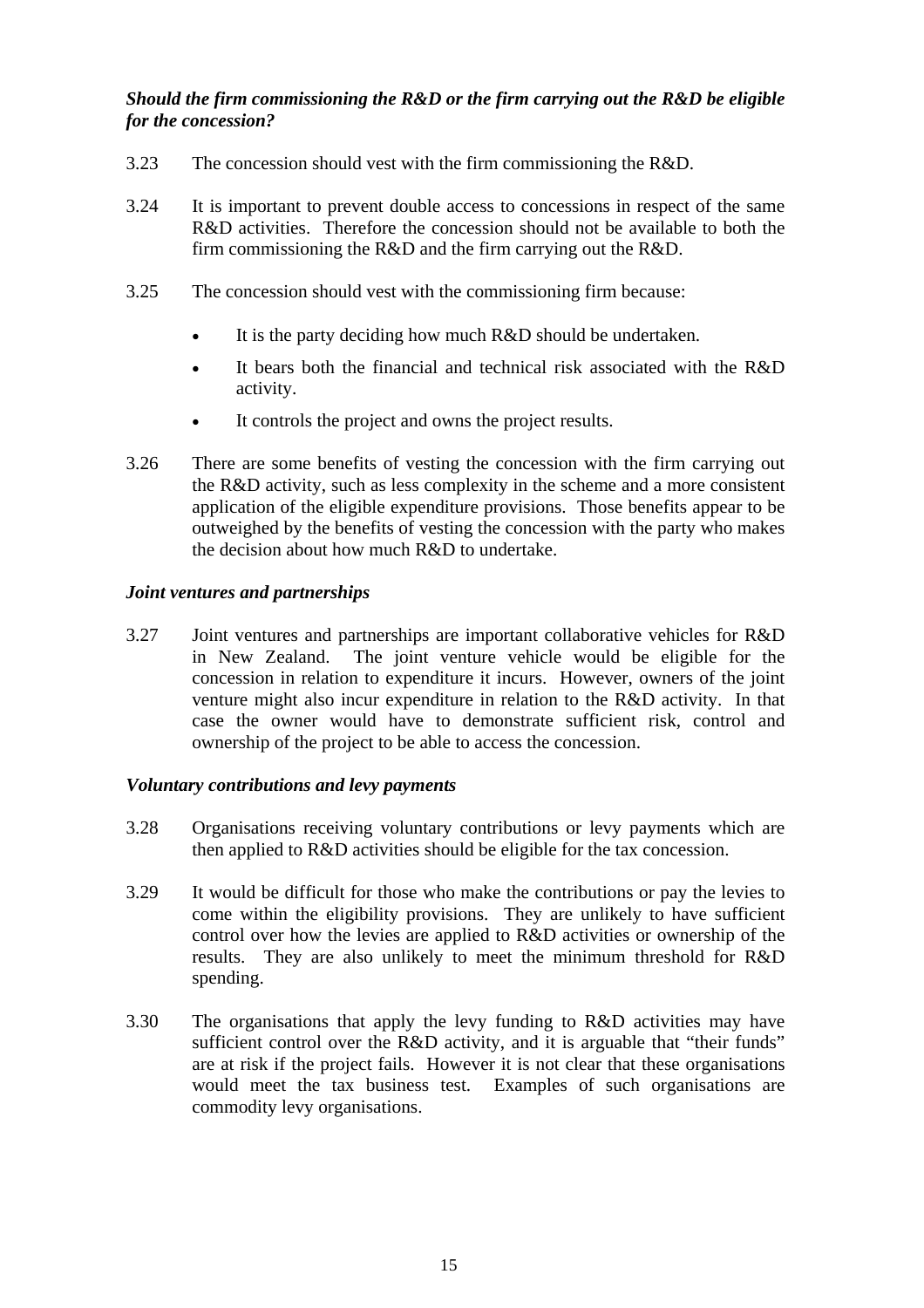3.31 Entities that fund R&D activities for industry purposes with money collected from businesses should be eligible for the credit. They would need to be listed with Inland Revenue as a research co-operative and, like other claimants, show that they met all of the requirements to claim the credit, except the requirement that they are a business in New Zealand. The amount of eligible expenditure subject to the concession each year would be capped at the amount contributed by private businesses to the co-operative that year.

## **Crown-owned businesses**

3.32 Crown-owned businesses that are not funded to do R&D, such as state-owned enterprises, should be eligible for the credit. In principle, crown-owned businesses that are funded to undertake R&D should not be eligible for the credit if receiving it would constitute double funding of R&D. There are options for avoiding double funding, and officials will do further work on this in consultation with crown agencies.

## **Submission points**

- Should entities that earn exempt income be eligible for the concession?
- Is a minimum threshold of \$20,000 set at the right level?
- What should the requirements be to be an approved research provider?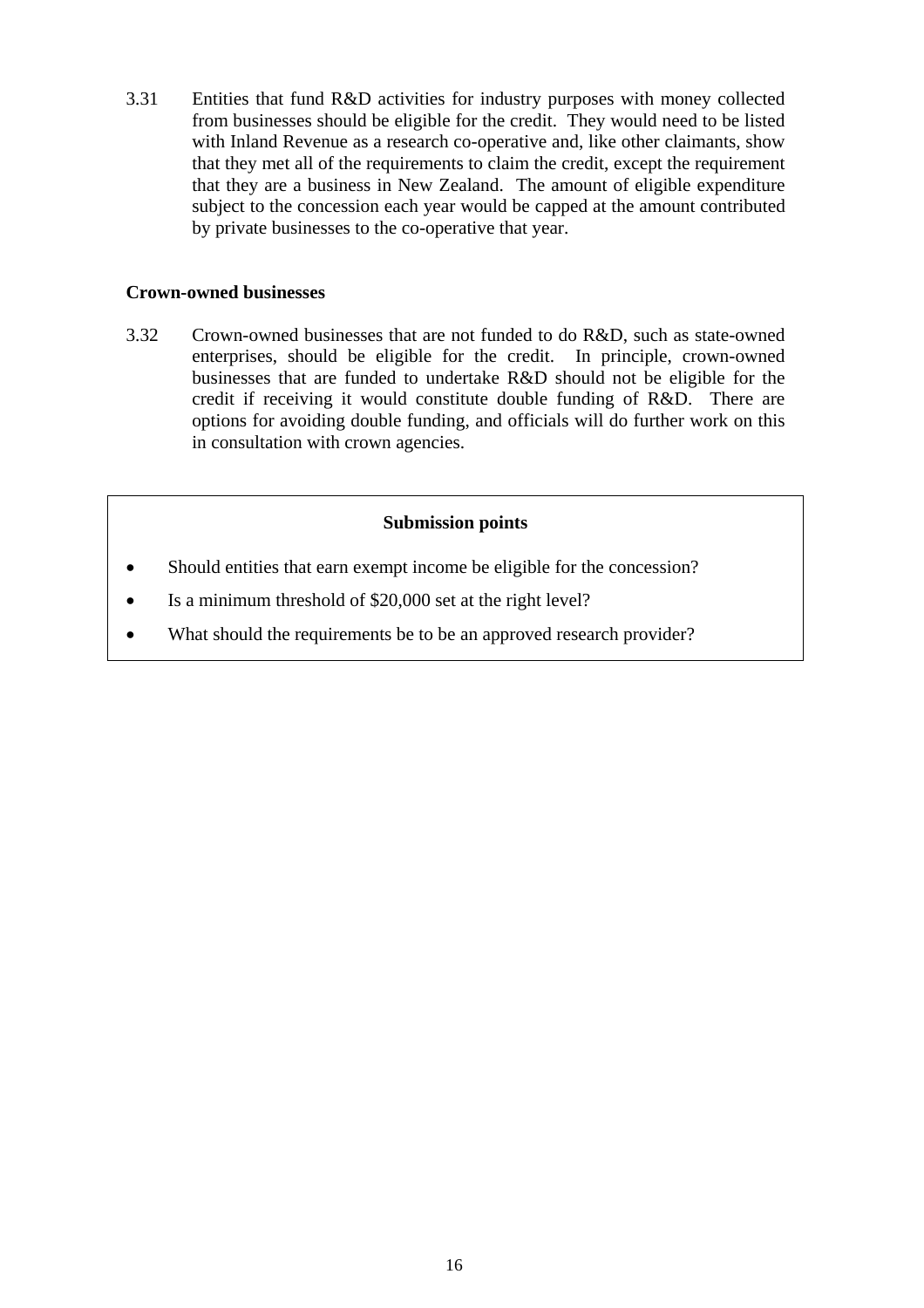## **CHAPTER 4**

## **Eligible expenditure**

4.1 This chapter specifies the expenditure that, in our view, should attract the credit. Expenditure eligible for the 125 percent concession in Australia is set out in Appendix II.

#### **General principles**

4.2 The credit would apply only to expenditure that is deductible, or amortisable, under the Income Tax Act (or, in relation in those with tax-exempt income, that would be deductible, or amortisable, if the income were not exempt). This requirement would exclude, for example, non-business and pre-business expenditure, depreciation on intangibles not listed in Schedule 17, and expenditure on land.

#### *Timing*

4.3 The credit would be available only in the year in which the deduction for expenditure is allowed (taking account of any add-back of expenditure under, for example, the accrual expenditure rules). In other words, the timing rules in the Act should apply to the concession. For those with tax-exempt income, the concession would apply in the year in which a deduction would have been allowed had the income of the entity not been exempt.

#### **Salary and wages**

- 4.4 Salary and wages of employees and independent contractors directly and actively engaged in core R&D activity (scientists, engineers) and R&D support activity would be eligible.
- 4.5 This would include all remuneration paid to the employee or contractor (allowances, bonuses, commissions, extra salary, overtime, holiday pay and long service pay), and the value of fringe benefits, accommodation benefits and superannuation contributions. It would not include the value of share options. The value of these is not currently deductible, and their tax treatment is under review.
- 4.6 When the employee or independent contractor is engaged on R&D and other activities, the credit would apply only to the portion of expenditure that relates to time directly and actively engaged in R&D.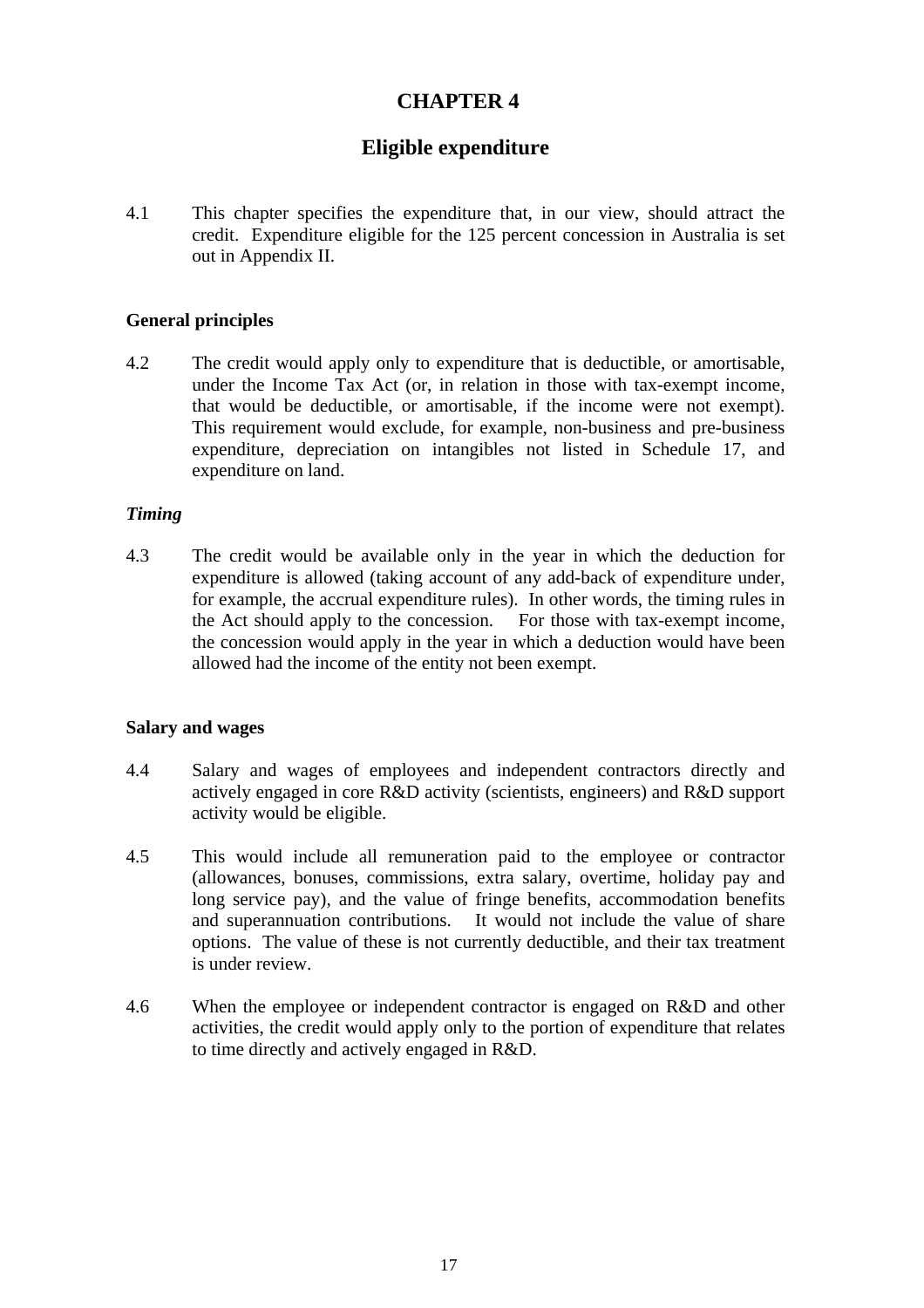## **Depreciation**

4.7 Eligible expenditure would include depreciation on **tangible** depreciable assets used in conducting R&D.

## *Intangible depreciable assets*

4.8 Initially, the credit would not apply to the cost of intangible depreciable assets. The extent to which they could be included requires careful consideration because such assets tend to be the focus of tax avoidance schemes. This work would have to be done after the concession was enacted.

## *Pilot plant and prototypes*

4.9 The concession would also apply to depreciation on depreciable assets that are the object of the R&D and used in the R&D process (pilot plant and prototypes) to the extent expenditure incurred in their design and construction has been capitalised. (Some of the cost may have been deducted as revenue account expenditure, with the concession applying at the time of deduction.)

## *Link with R&D*

- 4.10 Under general rules, depreciation is allowed to the extent an asset is used or available for use in deriving income. If this were the test for R&D, so that the concession applied to the extent an asset was used or available for use in conducting R&D, a small percentage of actual R&D use would allow all the downtime to be eligible for the concession.
- 4.11 For example, if an asset was used 10 percent of the time for R&D, and 10 percent for non-R&D, with 80 percent downtime, the concession would apply to 90 percent of depreciation on the asset in that year.
- 4.12 Instead, one option would be to pro-rate depreciation on the basis of actual use so that in the preceding example, the concession would apply to 50 percent of depreciation in that year.
- 4.13 A more rough and ready alternative would be to provide that when an asset is used primarily in conducting R&D, the concession would apply to the extent the asset is used or available for use in conducting R&D. Only actual use for another purpose would not qualify for the concession. When the asset is not primarily used in conducting R&D, no concession would be available.

## *Pooled assets*

4.14 The concession would not apply to pooled assets<sup>2</sup> unless the pool consisted solely of R&D assets used exclusively in conducting R&D. Because the pool is depreciated, and individual assets in the pool are not tracked, it is not possible to apply the concession only to those assets in a pool that are used in conducting R&D.

 $\overline{a}$  $2^2$  Tax depreciation pools of low-cost assets (under \$2000).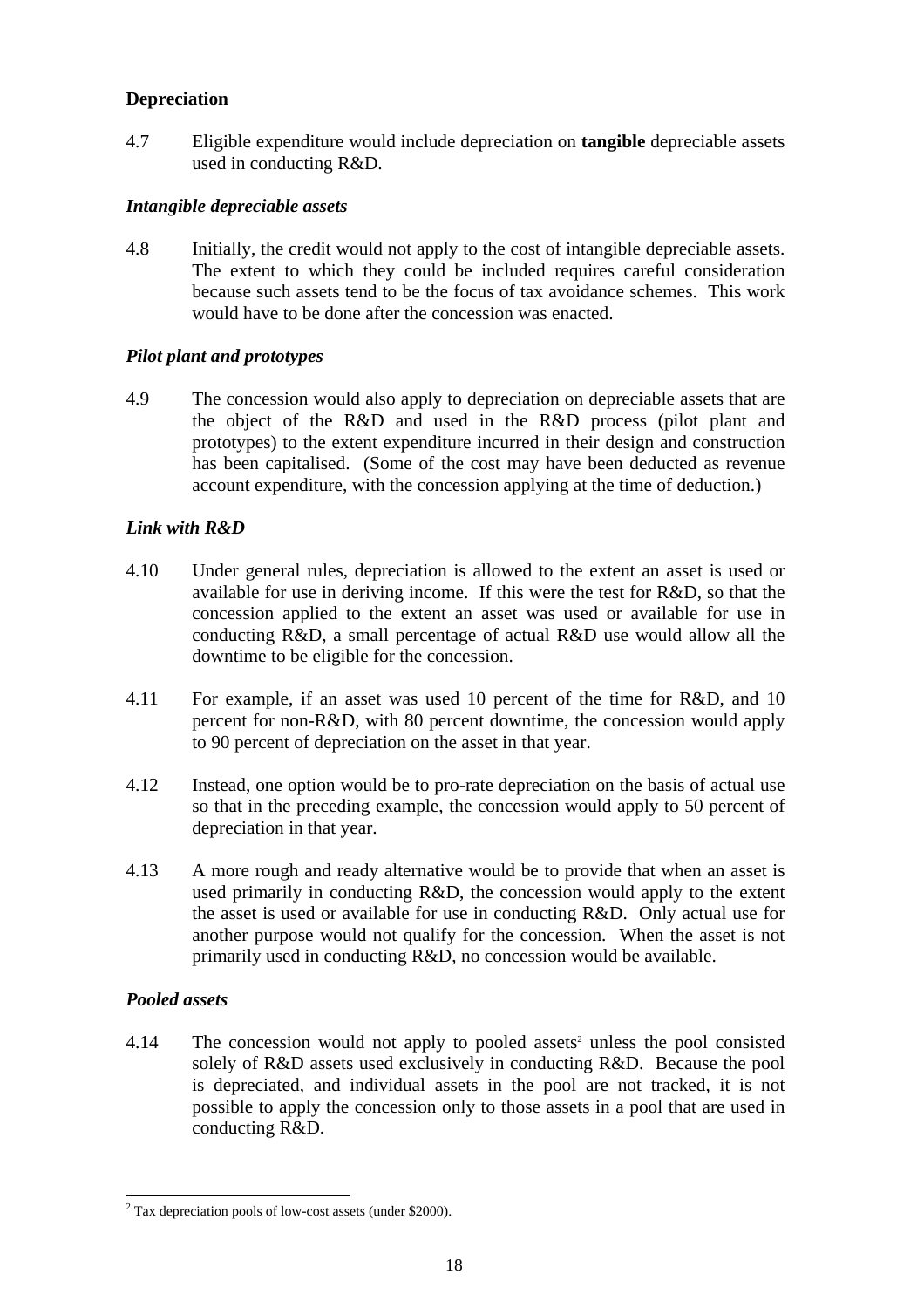## *Loss on sale/clawback of depreciation on disposal of asset used in R&D*

- 4.15 Theoretically, when an asset that has been used in conducting R&D is sold or no longer used in the business, the credit should apply to any loss on sale. The credit should also be clawed back to the extent depreciation deductions are clawed back.
- 4.16 If an incremental credit is adopted, this treatment would be too complex to apply. Ordering rules would be needed that specify what type of eligible expenditure attracts the concession in any year. For example, if \$100 of \$1000 expenditure is eligible because that is incremental spend, what type of expenditure is that \$100 – salary, depreciation or consumables?
- 4.17 If a volume-based concession is adopted, it would be possible to apply the concession to depreciation adjustments on sale (and the Australian 125 percent concession does so).

## *Example*

- 4.18 An asset is acquired for \$1000 and is used only in conducting R&D. Annual depreciation is \$100, and the tax credit is 10 percent. In year two, the asset has a tax book value of \$900, and the firm has received a \$10 tax credit.
- 4.19 If the asset is sold for \$700, the tax credit would apply to the \$200 loss on sale (\$20 tax credit). If it is sold for \$1000, the \$10 credit previously allowed should be clawed back. So, to the extent that a firm had no credits in that year from which to deduct the credit clawed back, it is possible to have a negative credit.

## *Partial use for R&D*

4.20 When the asset is only partly used for R&D, the calculation on disposal of the asset becomes more complex. This should be made as simple as possible because apportionment of the loss on sale/clawback would need to apply on disposal of all assets in use at the time the concession is implemented. The apportionment calculation would be: depreciation recovered or loss on sale x the proportion of total use that is R&D use.

## *Asset no longer used for R&D*

4.21 Theoretically, the adjustment should also apply when an asset is no longer used for R&D but continues to be used in the business. There should be a deemed sale at market value at the time of conversion to other use (in much the same way as depreciable assets that are converted to private use are treated). However, this would add to the complexity of the provisions.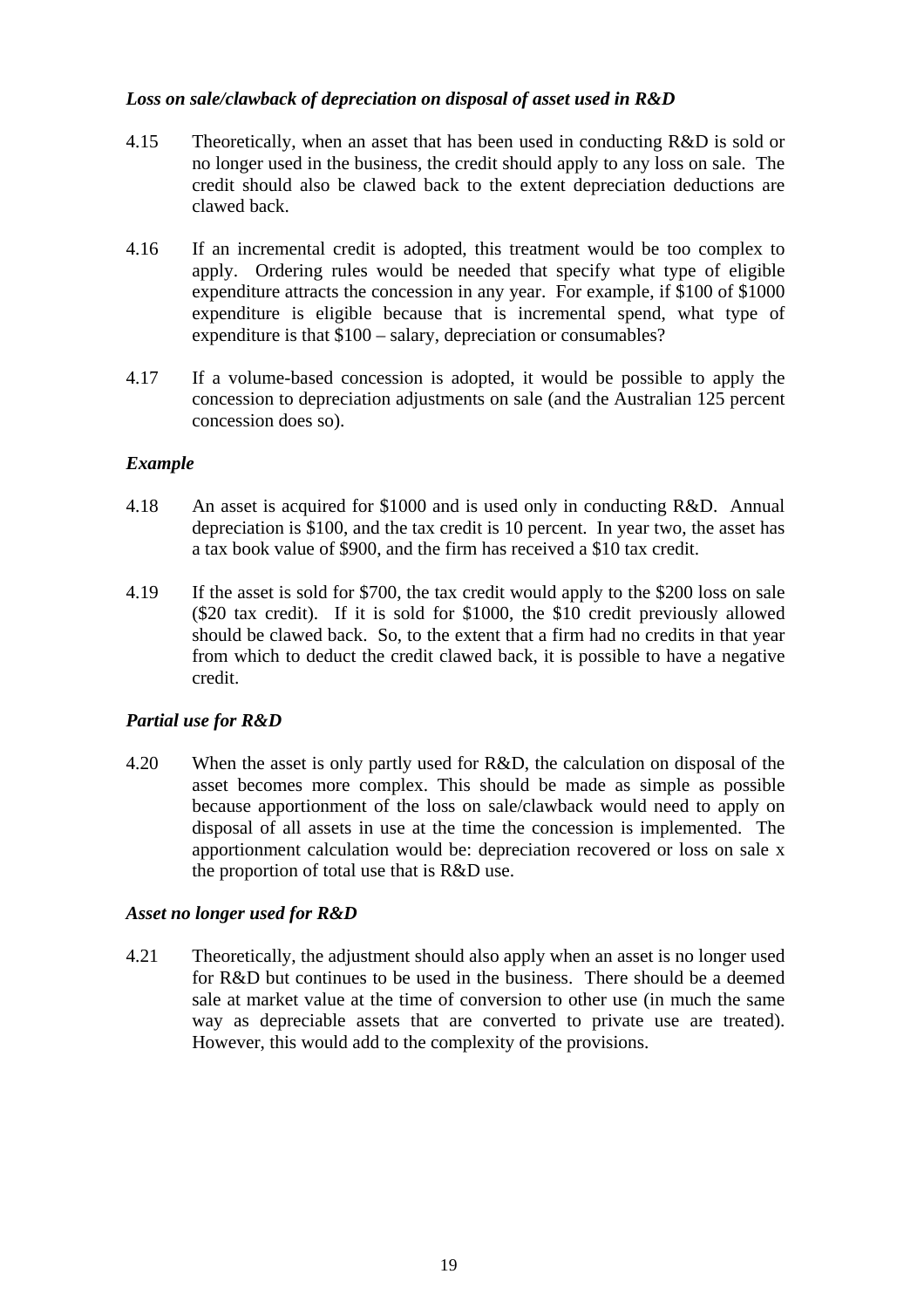## **Other expenditure incurred directly in carrying on R&D activities**

4.22 Apart from salaries and depreciation, only expenditure specifically listed below would be eligible for the concession.

## *General*

- 4.23 Certain types of general expenditure would be eligible:
	- expenditure on low cost depreciable assets to be used exclusively or primarily in carrying on R&D;
	- costs associated with travel by employees and independent contractors in carrying on R&D;
	- costs of training required to support an R&D project; and
	- the cost of materials incorporated into prototypes and pilot plant (to the extent these are revenue costs under normal deductibility rules).

## *Overheads*

- 4.24 Expenditure on the following overheads would be eligible, **to the extent** they are incurred directly in respect of R&D activities:
	- salaries and other costs of administration, personnel, repairs and maintenance, cleaning and security staff;
	- rates, utilities (include telecommunications) and insurance; and
	- costs of leasing buildings, plant and equipment.

## *Consumables*

- 4.25 Consumables are items consumed or transformed in the R&D process. These would not be listed but examples could be provided in guidelines. Expenditure on items consumed would include, for example, materials for laboratories, stationery, printing, postage and reference materials.
- 4.26 In relation to items transformed in the R&D process, only the net expenditure would be eligible – that is, the excess of the cost of the materials which are the subject of processing or transformation in the R&D process over the value of the output. This replicates the Australian treatment of "feedstock" expenditure.
- 4.27 An example is the costs associated with acquiring or extracting ore for transformation into metal in an experimental smelter. The amount eligible for the concession is the cost of the ore (which is an input into R&D) less the value of the output metal.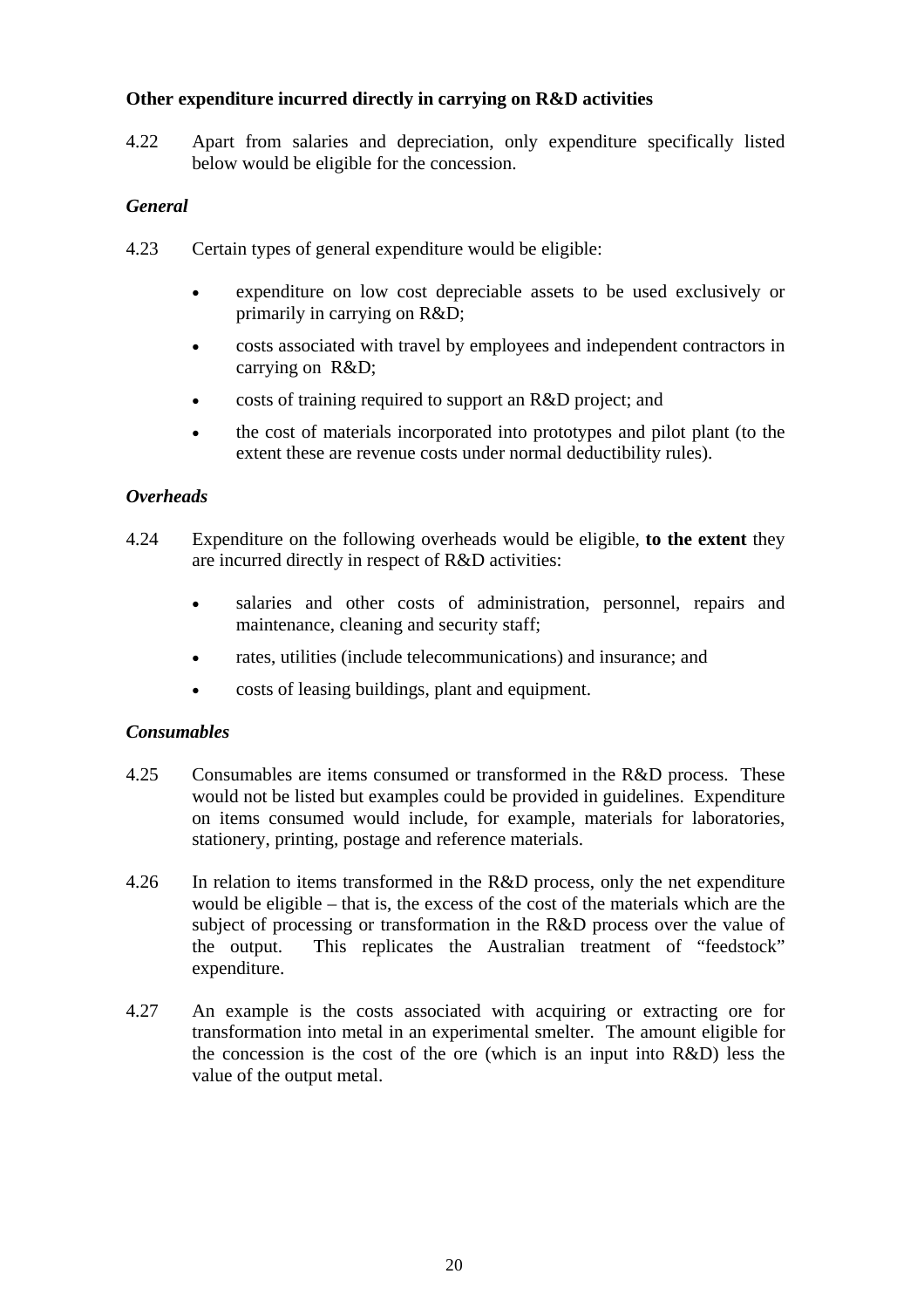## *Payments by taxpayer to entities conducting R&D on behalf of the taxpayer*

- 4.28 The key concern about allowing these payments to be eligible is to ensure that firms outsourcing R&D cannot claim the concession for expenditure that would be ineligible if done in-house. Possible rules for ensuring that are set out below.
- 4.29 When the performer of the R&D and the commissioner of the R&D are associated, eligible expenditure would be the lesser of:
	- the amount paid under the contract; and
	- the eligible expenditure of the performer.<sup>3</sup>
- 4.30 When the performer of the R&D and commissioner of the R&D are not associated, eligible expenditure would be the amount paid under the contract to the extent it does not include expenditure of the performer for interest, feedstock (other than net feedstock expenditure), depreciation on intangible assets and royalties.

## **Exclusions from "eligible expenditure"**

- 4.31 The following would be excluded:
	- royalties; $4$
	- interest expenditure;
	- feedstock expenditure (other than net feedstock expenditure);
	- the total of: expenditure in relation to which a government grant is provided, and the required co-funding by the claimant specified by government investment and funding agents. For example, in a simple case of a grant for 50 percent of expenditure, twice the amount of the grant would be ineligible. This would avoid double subsidising of a project;
	- the making of donations; and
	- accounting and legal fees in calculating what is R&D.

 $\overline{a}$ 

<sup>&</sup>lt;sup>3</sup> This is similar to the rules in the United Kingdom for subcontracted R&D.

As with depreciation on intangible assets, this is excluded initially so that officials can more carefully consider the concession applying to the cost of acquiring intangible assets.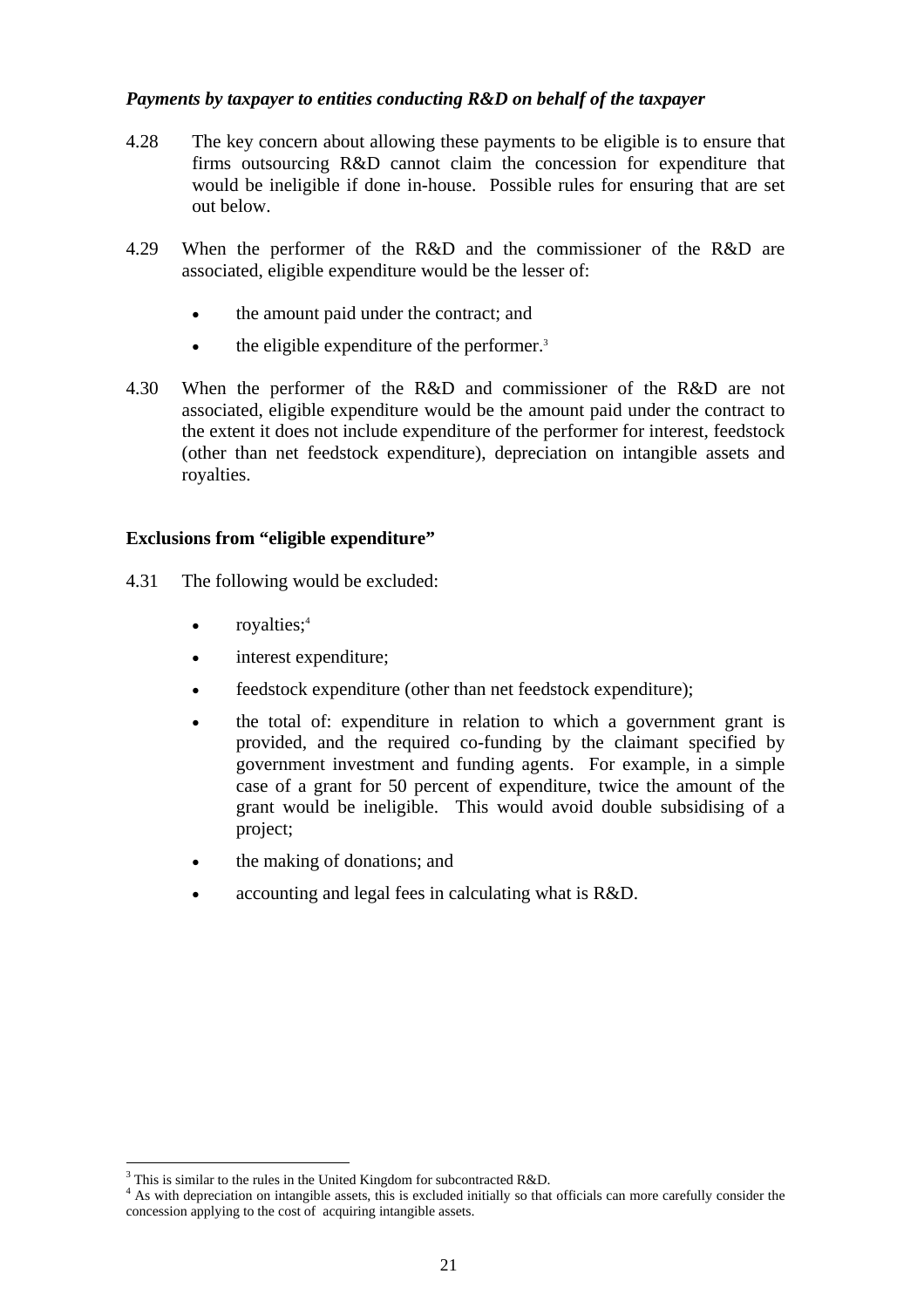## **Submission points**

- What is the appropriate link between the credit and the use of depreciable assets in conducting R&D?
- Do the compliance costs of applying the credit to adjustments on disposal outweigh the more accurate calculation of the credit for depreciable property used in R&D?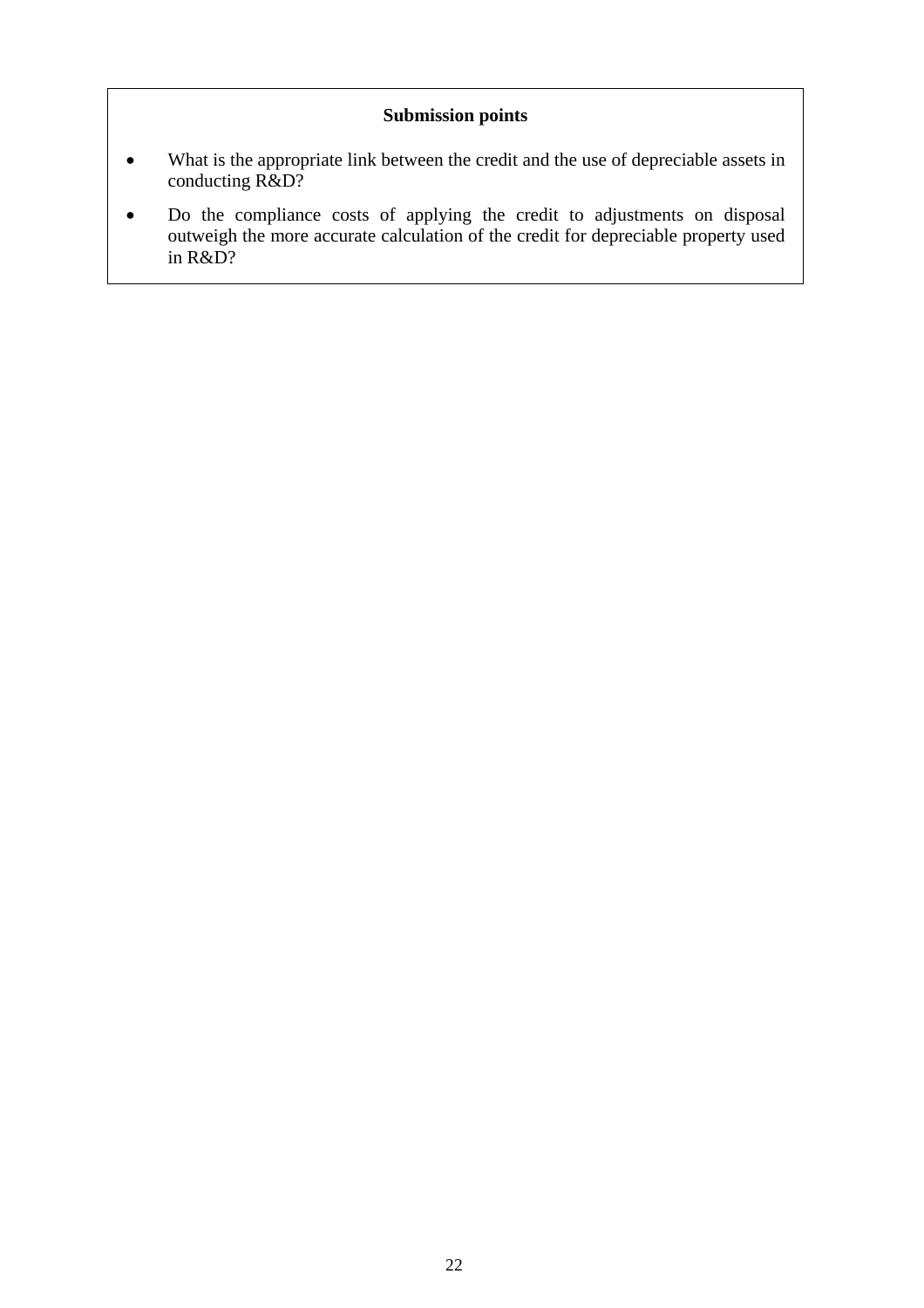## **APPENDIX I**

## **Definitions of R&D in other jurisdictions**

## **Australia**

## *Section 73B Income Tax Assessment Act 1936*

"Research and development activities" means:

- (a) systematic, investigative and experimental activities that involve innovation or high levels of technical risk and are carried on for the purposes of:
	- (i) acquiring new knowledge (whether or not that knowledge will have specific practical application); or
	- (ii) creating new or improved materials, products, devices, processes or services; or
- (b) other activities that are carried on for a purpose directly related to the carrying on of activities of the kind referred to in paragraph (a)."

The terms "innovation" and "high levels of technical risk" are further defined in section 73B (2B).

"(2B) For the purposes of the definition of research and development activities in subsection (1):

- (a) activities are not taken to involve innovation unless they involve an appreciable element of novelty; and
- (b) activities are not taken to involve high levels of technical risk unless:
	- (i) the probability of obtaining the technical or scientific outcome of the activities cannot be known or determined in advance on the basis of current knowledge or experience; and
	- (ii) the uncertainty of obtaining the outcome can be removed only through a program of systematic, investigative and experimental activities in which scientific method has been applied, in a systematic progression of work (based on principles of physical, biological, chemical, medical, engineering or computer sciences) from hypothesis to experiment, observation and evaluation, followed by logical conclusions."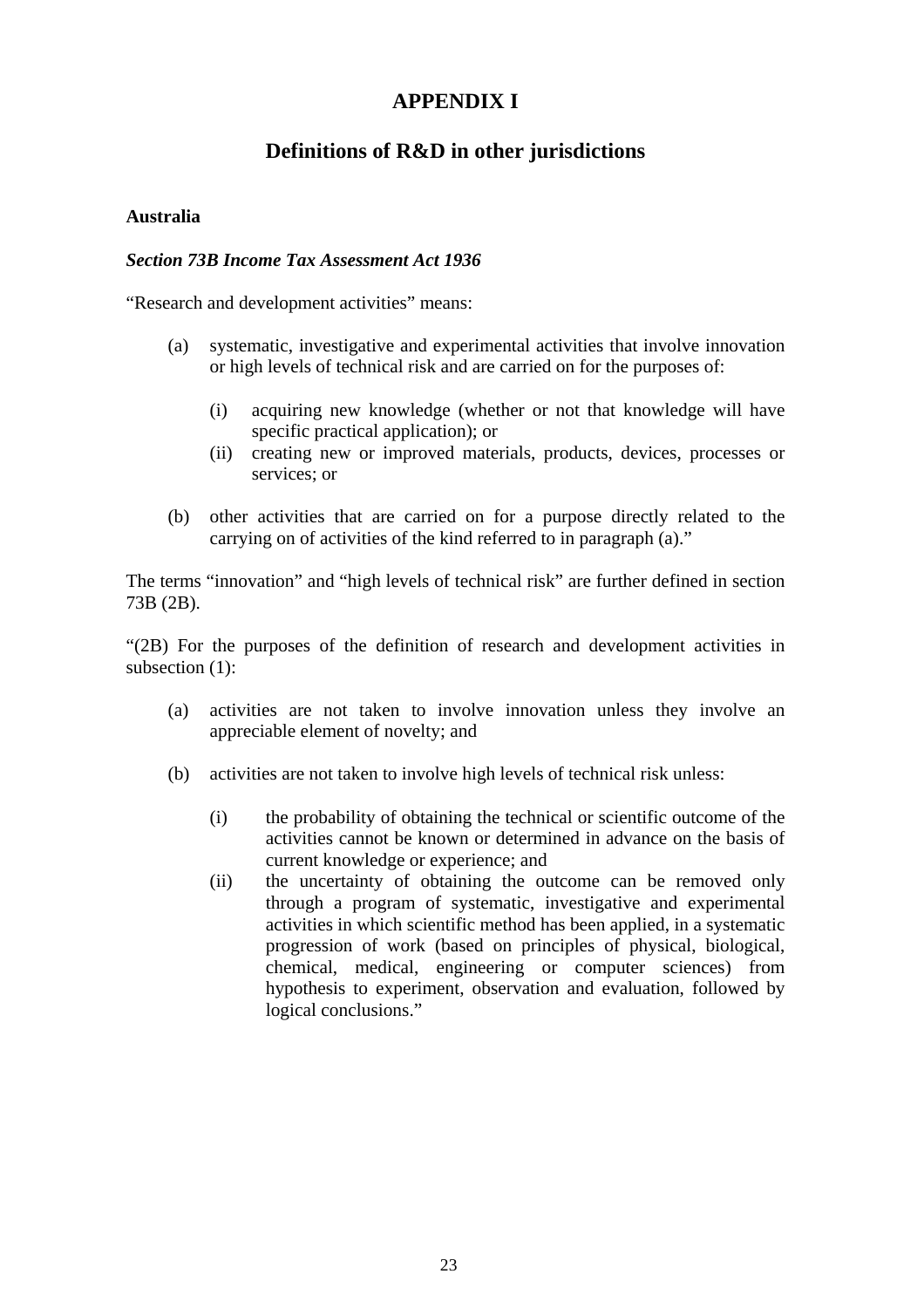"Systematic, investigative and experimental activities" do not include:

- market research, market testing or market development, or sales promotion (including consumer surveys);
- quality control:
- prospecting, exploring or drilling for minerals, petroleum or natural gas for the purpose of discovering deposits, determining more precisely the location of deposits or determining the size or quality of deposits;
- the making of cosmetic modifications or stylistic changes to products, processes or production methods;
- management studies or efficiency surveys;
- research in social sciences, arts or humanities;
- pre-production activities, such as demonstration of commercial viability, tooling-up and trial runs;
- routine collection of information except as part of the research and development process;
- commercial, legal and administrative aspects of patenting, licensing or other activities;
- activities associated with complying with statutory requirements or standards, such as the maintenance of national standards, the calibration of secondary standards and routine testing and analysis of materials, components, products, processes, soils, atmospheres and other things;
- the making of donations;
- preparation for teaching;
- specialised routine medical care;
- any activity related to the reproduction of a commercial product or process by a physical examination of an existing system or from plans, blueprints, detailed specifications or publicly available information.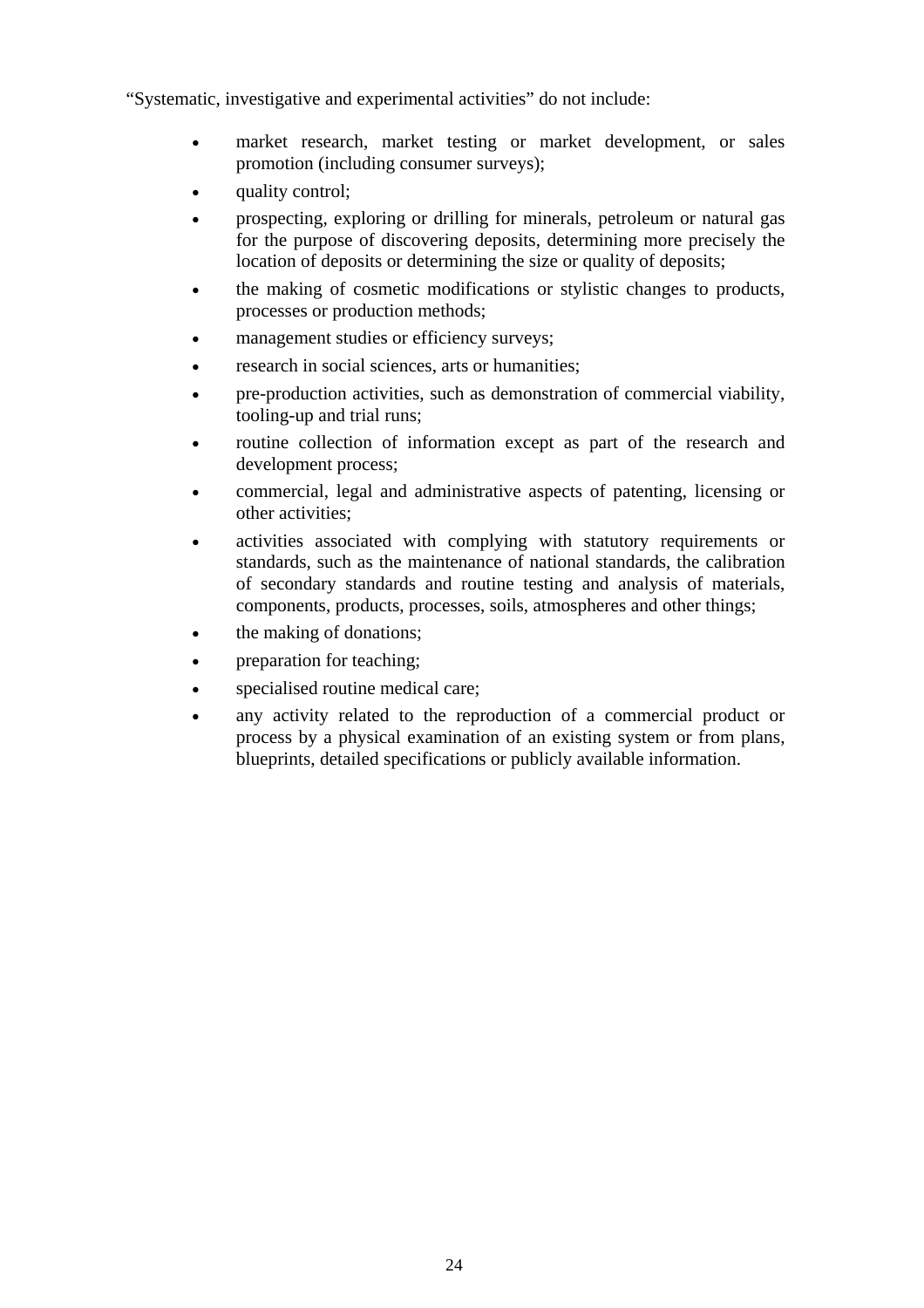## **Canada**

## *Section 248(1) Income Tax Act*

… "scientific research and experimental development" means systematic investigation or research that is carried out in a field of science or technology by means of experiment or analysis and that is

- (a) basic research, namely, work undertaken for the advancement of scientific knowledge without a special practical application in view,
- (b) applied research, namely, work undertaken for the advancement of scientific knowledge with a specific practical application in view, or
- (c) experimental development, namely, work undertaken for the purpose of achieving technological advancement for the purpose of creating new, or improving existing, materials, devices, products or processes, including incremental improvements thereto,

and, in applying this definition in respect of a taxpayer, includes

(d) work undertaken by or on behalf of the taxpayer with respect to engineering, design, operations research, mathematical analysis, computer programming, data collection, testing or psychological research, where the work is commensurate with the needs, and directly in support, of work described in paragraph (a), (b) or (c) that is undertaken in Canada by or on behalf of the taxpayer,

but does not include work with respect to

- (e) market research or sales promotion
- (f) quality control or routine testing of materials, devices, products or processes
- (g) research in the social sciences or the humanities
- (h) prospecting, exploring or drilling for, or producing, minerals, petroleum or natural gas
- (i) the commercial production of a new or improved material, device or product or the commercial use of a new or improved process
- (j) style changes or
- (k) routine data collection.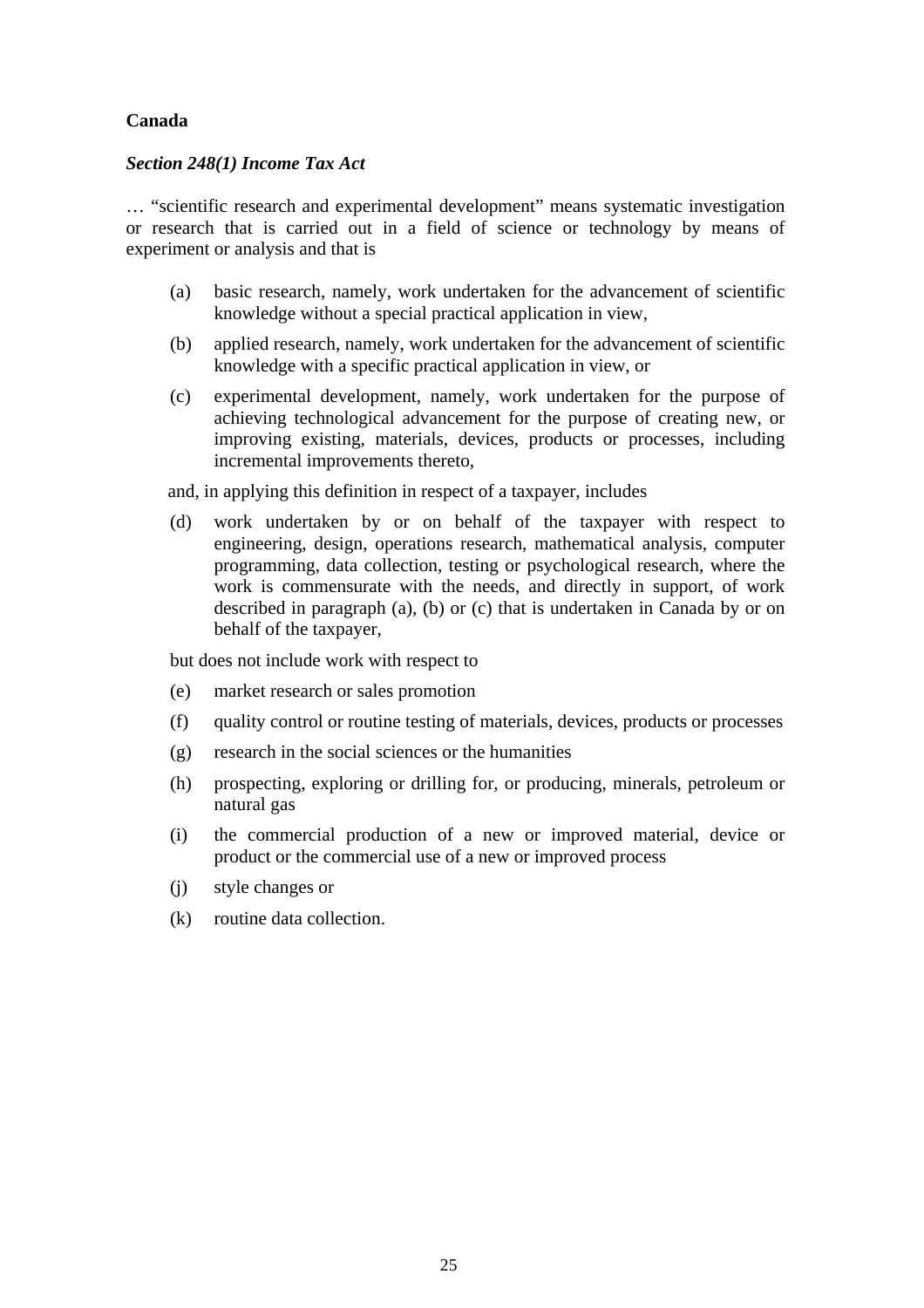## **United Kingdom**

The definition of R&D for tax purposes follows generally accepted accounting practice as modified for tax purposes by guidelines which are given legal force by Parliamentary Regulations.

R&D for tax purposes takes place when a project seeks to achieve an advance in science or technology.

The activities which directly contribute to achieving this advance in science or technology through the resolution of scientific or technological uncertainty are R&D.

Certain qualifying indirect activities related to the project are also R&D. Activities other than qualifying indirect activities which do not directly contribute to the resolution of the project's scientific or technological uncertainty are not R&D.

## **Ireland**

## *Section 766 Taxes Consolidation Act 1997*

… 'research and development activities' means systematic, investigative or experimental activities in a field of science or technology, being one or more of the following –

- 1) Basic research, namely, experimental or theoretical work undertaken primarily to acquire new scientific or technical knowledge without a specific practical application in view
- 2) Applied research, namely, work undertaken in order to gain scientific or technical knowledge and directed towards a specific practical application, or
- 3) Experimental development, namely work undertaken which draws on scientific or technical knowledge or practical experience for the purpose of achieving technological advancement and which is directed at producing new, or improving existing, materials, products, devices, processes, systems or services including incremental improvements thereto: but activities will not be research and development activities unless they –
	- (a) Seek to achieve scientific or technological advancement, and –
	- (b) Involve the resolution of scientific or technological uncertainty.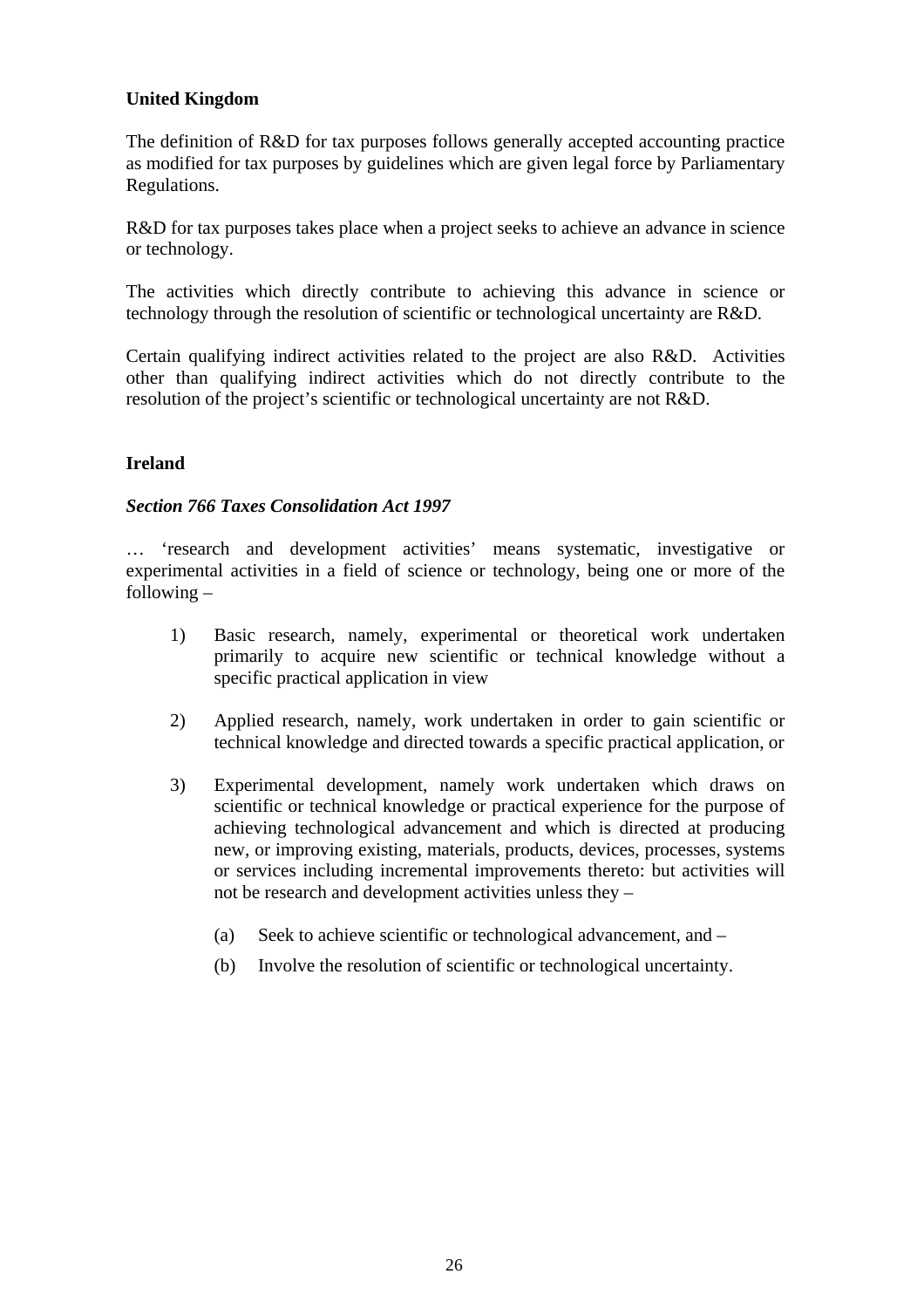## *Extract from Taxes Consolidation Act 1997 (Prescribed Research and Development Activities) Regulations 2004*

- 4. Without prejudice to the generality of clauses (I) and (II) of the definition of "research and development" activities in section 766 of the Taxes Consolidation Act, an activity falling within any of the following categories shall not be a research and development activity for the purposes of that section**:** 
	- (a) research in the social sciences (including economics, business management and behavioural sciences), arts or humanities,
	- (b) routine testing and analysis for the purposes of quality or quantity control,
	- (c) alterations of a cosmetic or stylistic nature to existing products, services or processes whether or not these alterations represent some improvement,
	- (d) operational research such as management studies or efficiency surveys which are not wholly and exclusively undertaken for the purposes of a specific research and development activity,
	- (e) corrective action in connection with break-downs during commercial production of a product,
	- (f) legal and administrative work in connection with patent applications, records and litigation and the sale or licensing of patents,
	- (g) activity, including design and construction engineering, relating to the construction, relocation, rearrangement or start-up of facilities or equipment other than facilities or equipment which is or are to be used wholly and exclusively for the purposes of carrying on by the company concerned of research and development activities,
	- (h) market research, market testing, market development, sales promotion or consumer surveys,
	- (i) prospecting, exploring or drilling for, or producing, minerals, petroleum or natural gas,
	- (j) the commercial and financial steps necessary for the marketing or the commercial production or distribution of a new or improved material, product, device, process, system or service,
	- (k) administration and general support services (including transportation, storage, cleaning, repair, maintenance and security) which are not wholly and exclusively undertaken in connection with a research and development activity